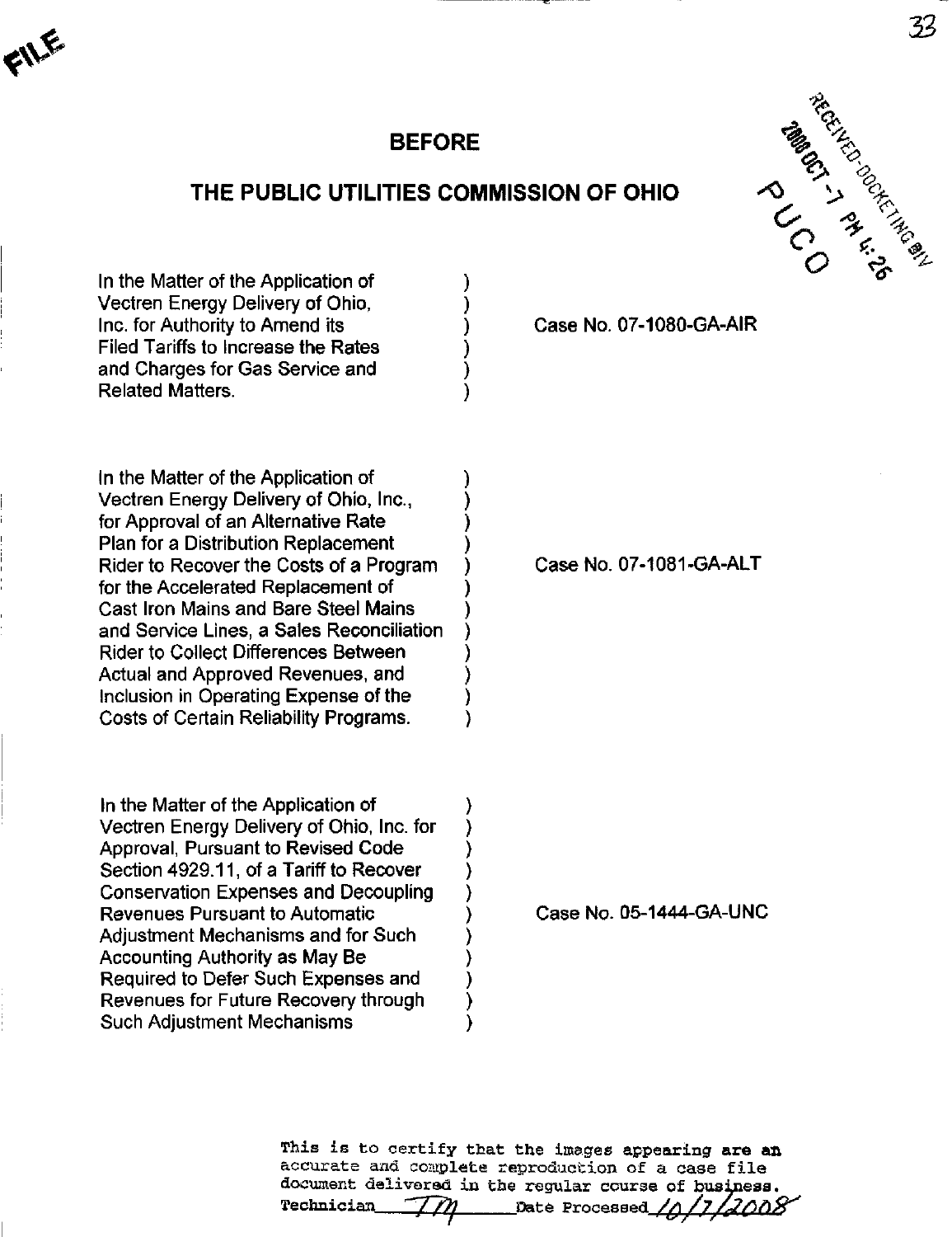In the Matter of the Application of Vectren Energy Delivery of Ohio, Inc. for Continued Accounting Authority to Defer Differences between Actual Base Revenues and Commission-Approved Base Revenues Previously Granted in Case No. 05-1444-GA-UNC and Request to Consolidate with Case No. 07-1080-GA-AIR.

Case No. 08-632-GA-AAM

# REPLY BRIEF OF VECTREN ENERGY DELIVERY OF OHIO, INC,

)  $\mathcal{C}$ 

Ì

 $\lambda$ 

Samuel C. Randazzo (Trial Attorney) Gretchen J. Hummel Lisa G. McAlister Joseph M. Clark McNees Wallace & Nurick LLC Fifth Third Center 21 East State Street, 17<sup>th</sup> Floor Columbus, OH 43215 Telephone: 614-469-8000 Telecopier: 614-469-4653 [sam@mwncmh.com](mailto:sam@mwncmh.com) [ghummel@mwncmh.com](mailto:ghummel@mwncmh.com)  [lmcalister@mwncmh.com](mailto:lmcalister@mwncmh.com)  [jclark@mwncmh.com](mailto:jclark@mwncmh.com) 

Lawrence K. Friedeman Vice President and Deputy General **Counsel** Vectren Energy Delivery of Ohio, Inc. PO Box 209 Evansville. IN 47709-0209 Telephone: (812)491^284 Telecopier: (812)491-4238 [lfriedeman@vectren.com](mailto:lfriedeman@vectren.com) 

Attorneys for Vectren Energy Delivery of Ohio, Inc.

October 7, 2008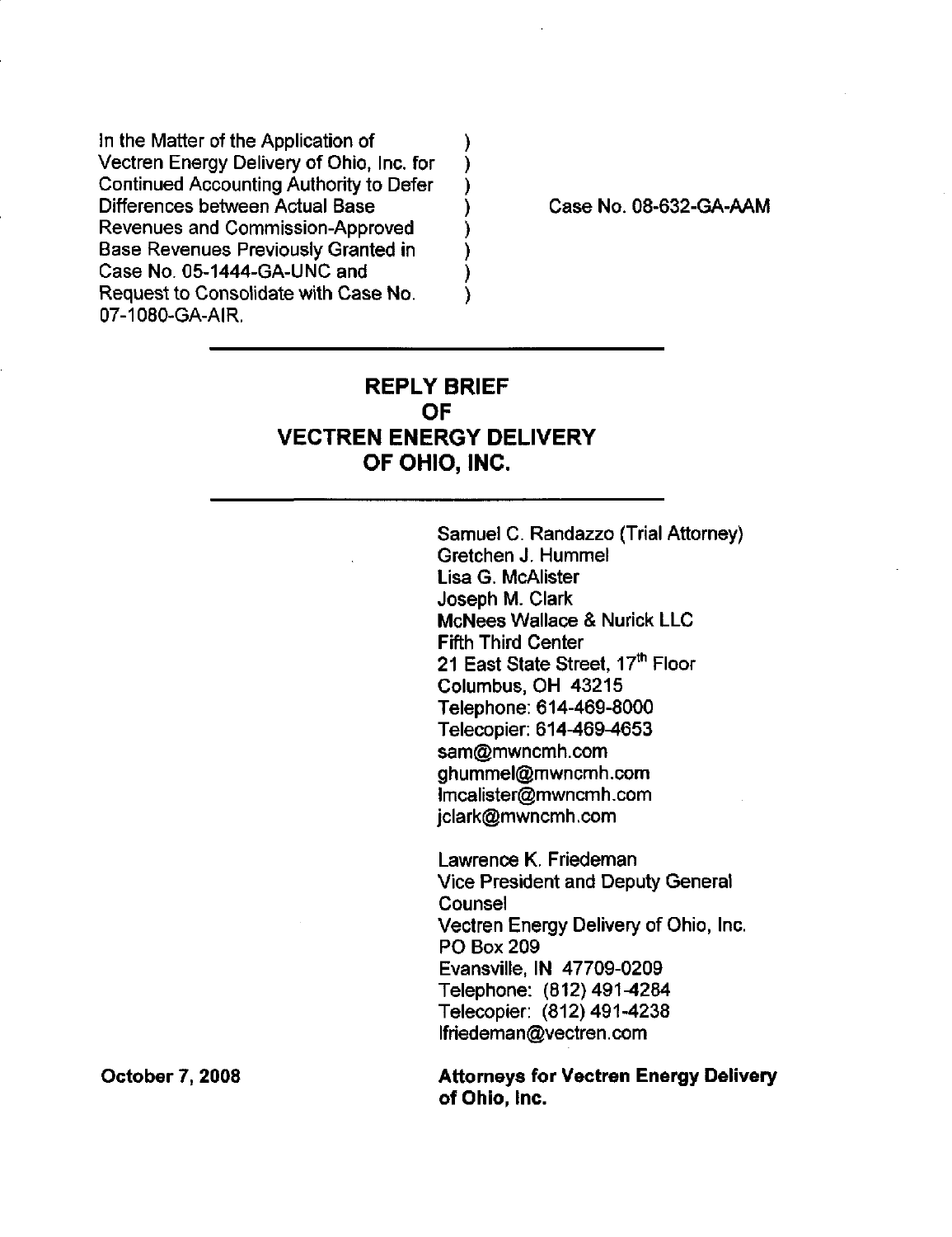## **BEFORE**

## THE PUBLIC UTILITIES COMMISSION OF OHIO

)

እ

)

) ) ì

In the Matter of the Application of Vectren Energy Delivery of Ohio, Inc. for Authority to Amend its Filed Tariffs to Increase the Rates and Charges for Gas Service and Related Matters.

In the Matter of the Application of Vectren Energy Delivery of Ohio, Inc., for Approval of an Alternative Rate Plan for a Distribution Replacement Rider to Recover the Costs of a Program for the Accelerated Replacement of Cast Iron Mains and Bare Steel Mains and Service Lines, a Sales Reconciliation Rider to Collect Differences Between Actual and Approved Revenues, and Inclusion in Operating Expense of the Costs of Certain Reliability Programs.

In the Matter of the Application of Vectren Energy Delivery of Ohio, Inc. for Approval, Pursuant to Revised Code Section 4929.11, of a Tariff to Recover Conservation Expenses and Decoupling Revenues Pursuant to Automatic Adjustment Mechanisms and for Such Accounting Authority as May Be Required to Defer Such Expenses and Revenues for Future Recovery through Such Adjustment Mechanisms

Case No. 07-1080-GA-AIR

Case No. 07-1081-GA-ALT

Case No. 05-1444-GA-UNC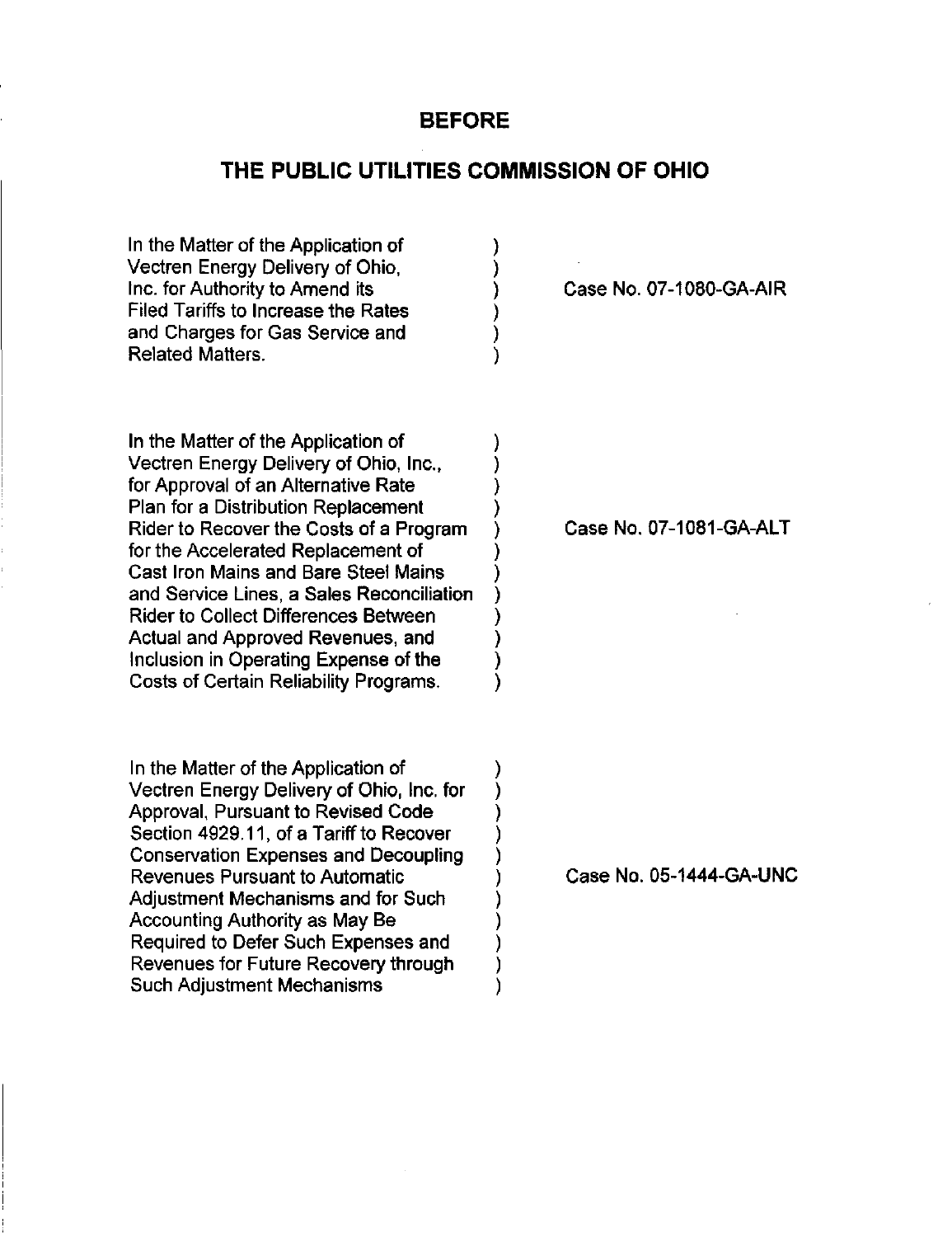In the Matter of the Application of Vectren Energy Delivery of Ohio, Inc. for Continued Accounting Authority to Defer Differences between Actual Base Revenues and Commission-Approved Base Revenues Previously Granted in Case No. 05-1444-GA-UNC and Request to Consolidate with Case No. 07-1080-GA-AIR.

Case No. 08-632-GA-AAM

Page No.

# REPLY BRIEF OF VECTREN ENERGY DELIVERY OF OHIO, INC,

 $\mathcal{Y}$ )  $\mathcal{Y}$ )

1

### INDEX

| $\mathbf{I}$ |                                                              | PROCEDURAL HISTORY AND CONTEXT                                                                                                                                                      |                                      |
|--------------|--------------------------------------------------------------|-------------------------------------------------------------------------------------------------------------------------------------------------------------------------------------|--------------------------------------|
| Ⅱ.           | <b>RATE DESIGN DISCUSSION</b>                                |                                                                                                                                                                                     | 7                                    |
|              | Α.<br>B<br>$C_{1}$<br>D.<br>E.                               | Introduction<br><b>Price Signal</b><br>Impact on Low-Income Customers<br>Gradualism<br><b>Miscellaneous Matters</b><br><b>Customer Understanding</b><br>1<br>2.<br>Revenue Recovery | 7<br>9<br>11<br>14<br>15<br>15<br>17 |
| III.         | STATUTORY CONSIDERATIONS                                     |                                                                                                                                                                                     | 18                                   |
|              | А.<br>Β.                                                     | Section 4929.02, Revised Code<br>Section 4905.70, Revised Code                                                                                                                      | 18<br>19                             |
| IV.          | <b>STAFF PROPOSAL</b>                                        |                                                                                                                                                                                     | 20                                   |
| V.           | NOTICE OF INTENT AND NEWSPAPER NOTICE<br><b>REQUIREMENTS</b> |                                                                                                                                                                                     | 22                                   |
| VI.          | <b>CONCLUSION</b>                                            |                                                                                                                                                                                     | 26                                   |

CERTIFICATE OF SERVICE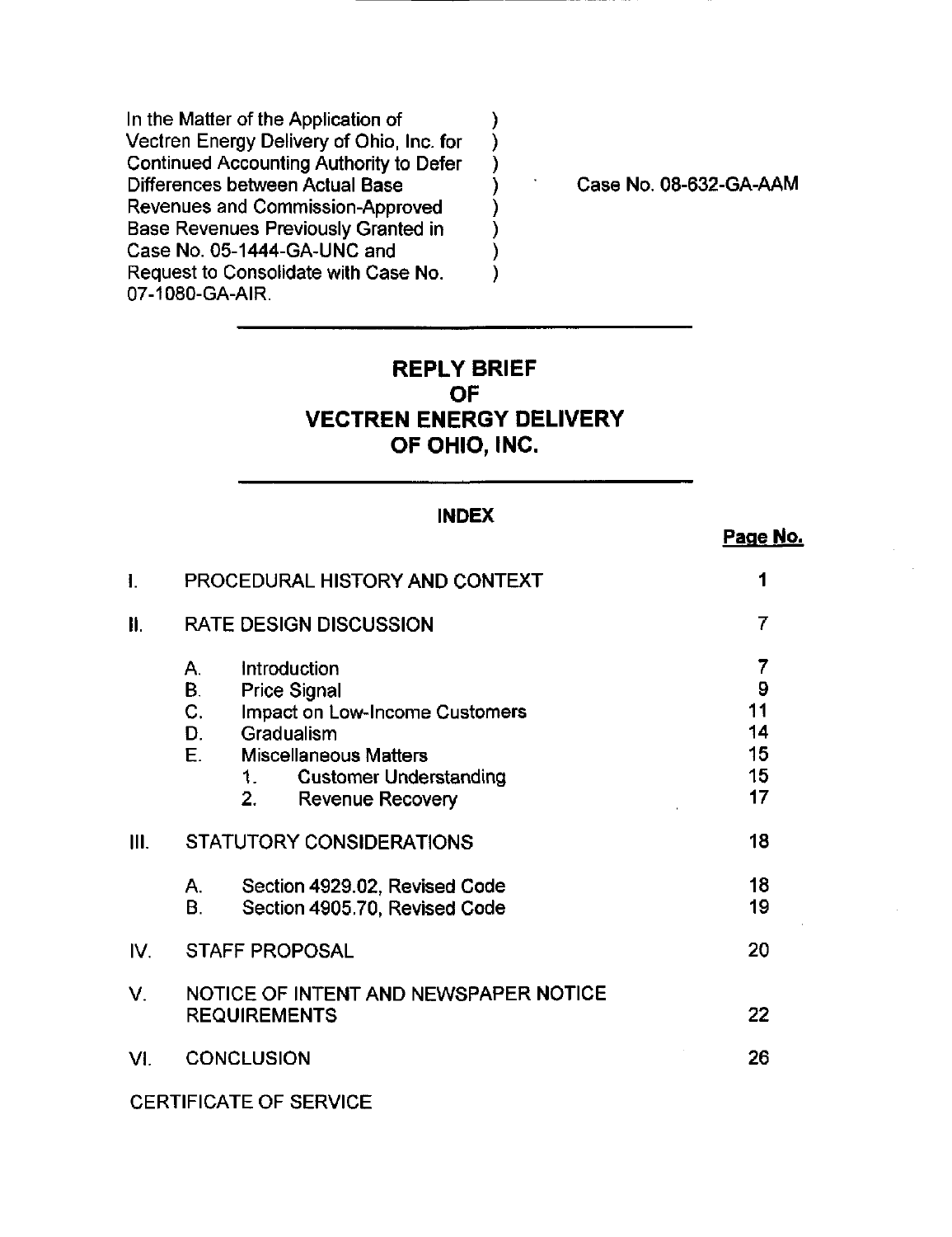# REPLY BRIEF OF VECTREN ENERGY DELIVERY OF OHIO, INC,

## I. PROCEDURAL HISTORY AND CONTEXT

On September 26, 2008, initial post-hearing briefs were filed in these proceedings by Vectren Energy Delivery of Ohio, Inc. ("VEDO"), the Office of Consumers' Counsel/Ohio Partners for Affordable Energy ("OCC/OPAE")<sup>1</sup>, and the Staff of the Public Utilities Commission of Ohio ("Staff" and "Commission" respectively). The Staff's and OCC/OPAE's post-hearing briefs are appropriately focused on issues associated with the design of the residential rate as a result of the Stipulation and Recommendation ("Rate Case Stipulation") which has been jointly sponsored by the parties.

OCC/OPAE's Initial Brief speaks about the interest of "...approximately 293,000 residential customers in VEDO's gas service territory." (OCC/OPAE Initial Brief at 2) and argues for a residential rate design outcome that is different from that supported by the Staff and VEDO. However, the evidence shows that from the perspective of the residential class  $-$  VEDO's 293,000 residential customers  $-$  the average distribution bill result is the same regardless of what rate design is approved by the Commission. The evidence also shows that the

 $^1$  Hereinafter, the Initial Brief filed by OCC and OPAE will be referred to as the "OCC/OPAE Initial Brief.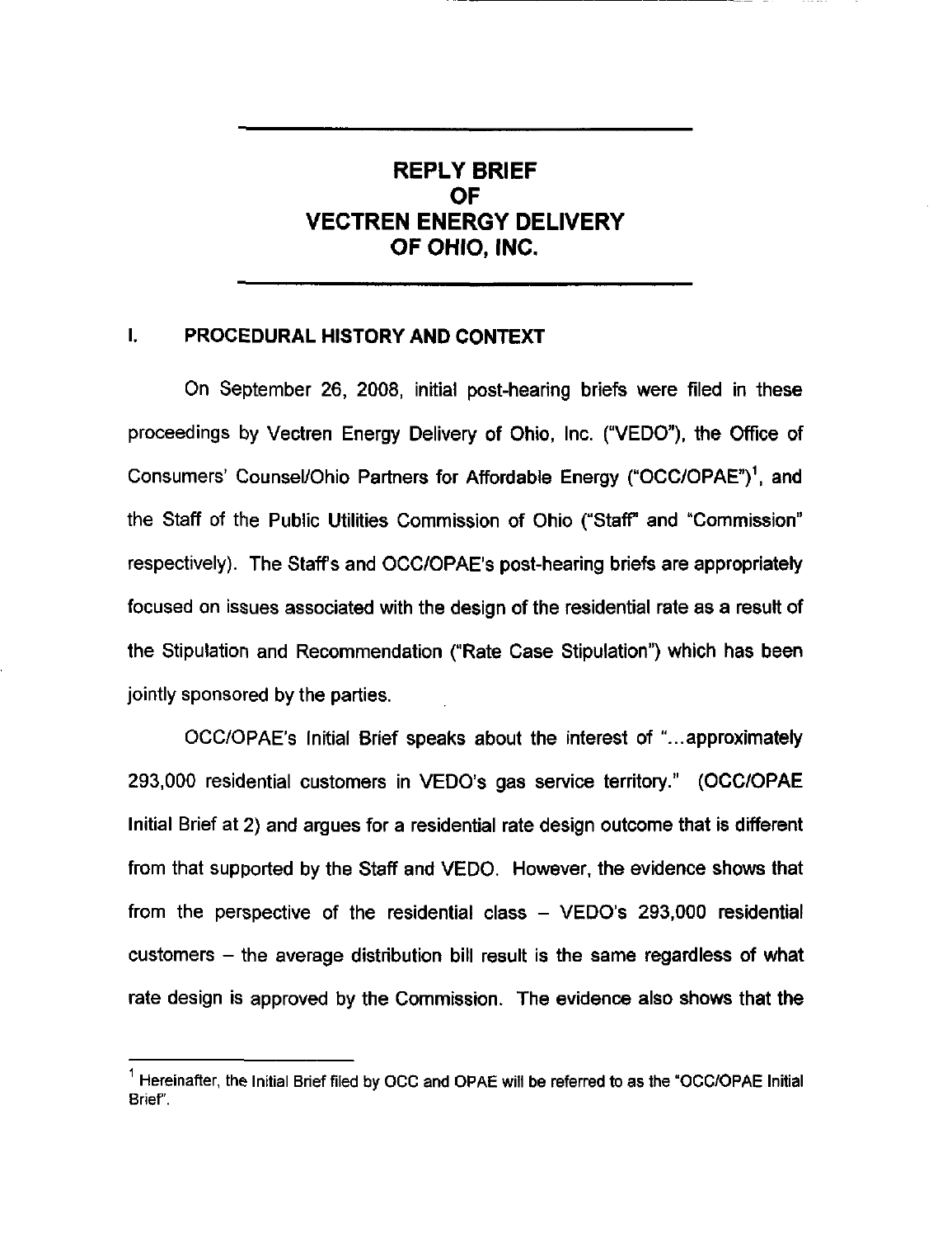typical residential customer will pay the same annual bill for distribution service regardless of which rate design is approved by the Commission. Tr. Vol. Ill at 14-15. Thus, the context in which OCC/OPAE continue their campaign against a cost-based straight-fixed-variable ("SFV") residential rate design is one that requires the Commission to pick winners and losers within the residential class of customers as a precondition for accepting the outcome preferred by OCC/OPAE. This point is made clear by OCC/OPAE's Initial Brief at page 3 (emphasis added): "OCC presented testimony opposing the Staffs recommended implementation of an SFV rate design, and also testimony demonstrating the adverse effect a Straight Fixed Variable rate design will have on low income customers, in particular." The evidence disproving this claim and others made by OCC/OPAE is addressed in more detail below.

The Staffs Post-Hearing Brief continues to express the Staffs support for an SFV rate design. VEDO's disagreement with the Staff's position is not rooted in a disagreement with what Staff says. The disagreement between VEDO and Staff is based on how the Staff proposes to implement the SFV design. As explained by Mr. Ulrey, the Staff's SFV recommendation leaves a portion of the fixed costs of residential distribution service subject to recovery, if at all, through a volumetric charge without any opportunity to recover fully shortfalls in fixed cost recovery which are anticipated as a result of the comprehensive conservation program that will be implemented upon a final order in this case. The Staff claims, without quantification, that its proposal to implement a rate design that only somewhat relies on volumetric charges is close enough to serve the

 $\overline{2}$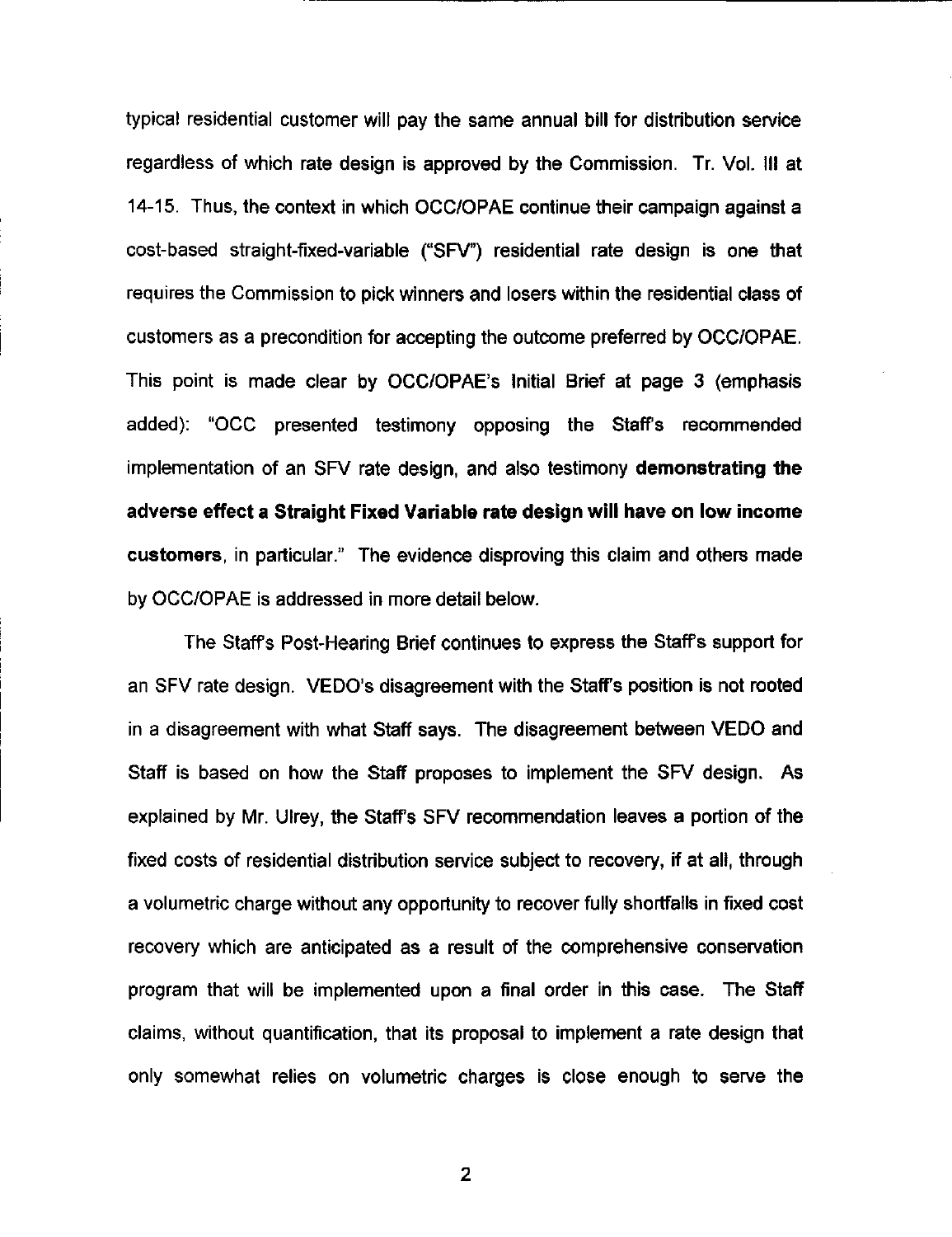legitimate and important policy consideration of supporting cost recovery and conservation efforts. Staff Post-Hearing Brief at 15. But, as Mr. Ulrey demonstrated, Staffs recommendation would leave some \$15 million in residential fixed costs subject to recovery through a volumetric charge.<sup>2</sup> As discussed below, this is significant to VEDO. A \$15 million shortfall equates to a 50-basis-point reduction in return on equity and, therefore, leaves a significant financial disincentive to conservation efforts. As importantly, Staffs version of the SFV recommendation suggests that the General Assembly's effort to align interests of customers and utilities in favor of conservation will be compromised in cases where there is no good reason to do so and even if the dollar spend on conservation programs is increased significantly.

As indicated in VEDO's Post-Hearing Brief, there is no dispute among these parties about the policy objectives which compel the implementation of a rate mechanism that breaks the linkage between VEDO's ability to recover its fixed distribution costs and customer consumption. VEDO Post-Hearing Brief at 10. While VEDO and Staff both propose ultimate implementation of an SFV rate design<sup>3</sup>, OCC/OPAE continue to argue in favor of a reconciling decoupling rider mechanism, a likely-litigious process to administer, a below-cost customer charge, and a volumetric rate that would not likely recover the balance of the fixed-cost-revenue which parties have recommended to be recovered from

<sup>2</sup>  This assumes an average monthly customer charge of \$14.00 at the stipulated revenue level, which is slightly higher than that proposed for Stage 1 rates in the Staff Report. Company Ex. 8b at 5, Staff Ex. 1 at 31.

 $3$  The major difference between VEDO and Staff proposals relates to the time period required for transition to implementation to a full SFV rate, which will be discussed briefly below.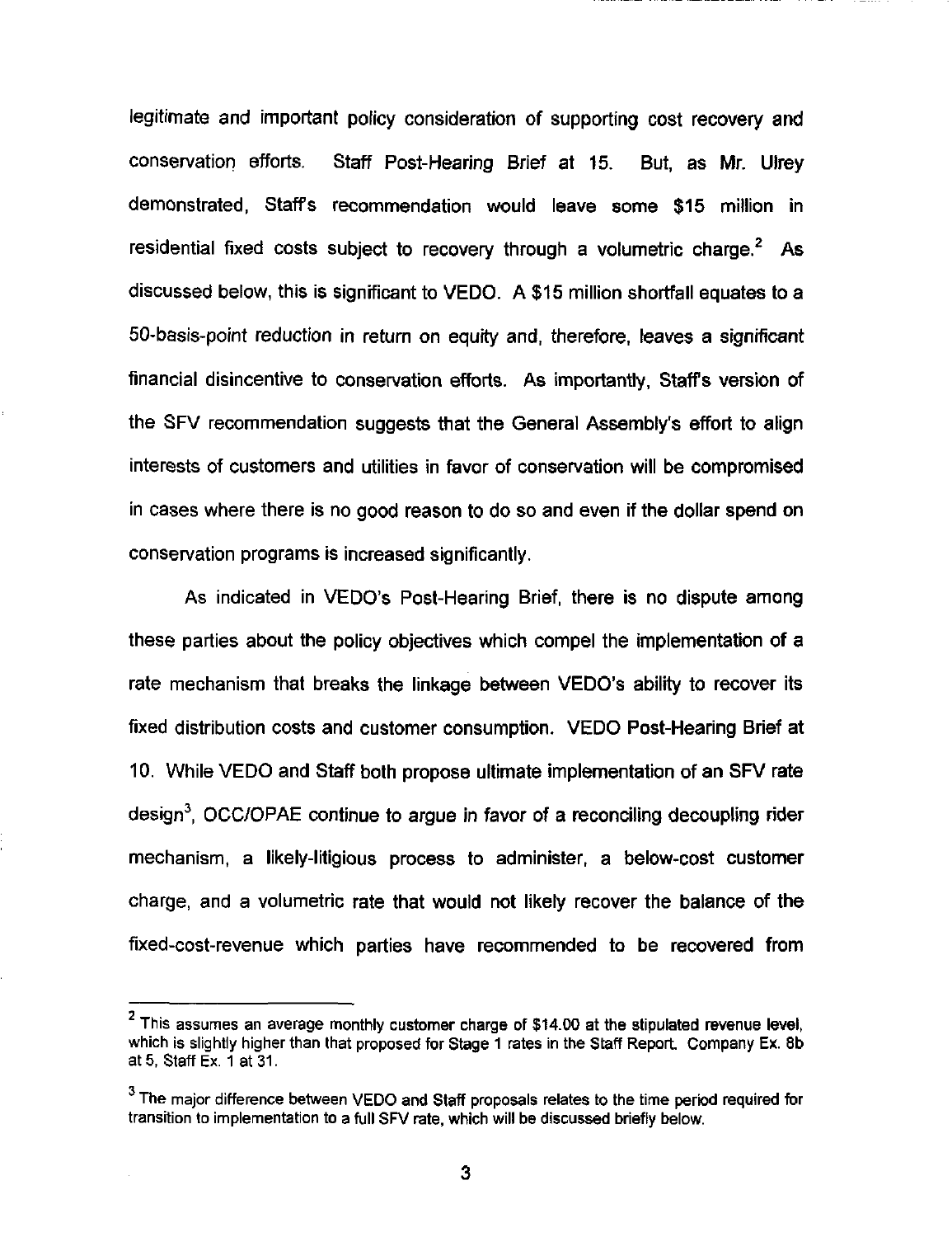residential customers in accordance with the Rate Case Stipulation, VEDO Post-Hearing Brief at 10-11, Staff Post-Hearing Brief at 10, OCC/OPAE Initial Brief at 12.

OCC/OPAE observe that this is the third case in which they have advocated against the SFV rate design<sup>4</sup> (OCC/OPAE Initial Brief at 10). But, the discussion about improving rate design in light of increased emphasis on the role of conservation has a life, in the case of VEDO, that extends well beyond the recent history associated with three recent cases.

As VEDO described in its Post-Hearing Brief, the rate design issues in this proceeding are rooted in a dialogue that began as a result of the application that VEDO filed almost three years ago in Case No. 05-1444-GA-UNC.® The rate design proposal which VEDO submitted in these proceedings was submitted in compliance with the Commission's order in the Conservation Case and in furtherance of a stipulation and recommendation that was signed and supported by OPAE. The Conservation Case included a technical conference for the parties and a technical presentation for the Commissioners (Conservation Case, February 7, 2006, Entry at 1) and an extensive exchange of views regarding the

<sup>&</sup>lt;sup>4</sup> See In the Matter of the Application of Duke Energy Ohio, Inc. for an Increase in Rates, et al., Case No. 07-589-GA-AIR, Opinion and Order (May 28, 2008) ("Duke Rate Case"); In the Matter of the Application of the East Ohio Gas Company d/b/a Dominion East Ohio for Authority to Increase Its Rate for Gas Distribution Service, et ai, Case No. 07-829-GA-AIR ("Dominion Rate Case").

<sup>&</sup>lt;sup>5</sup> See In the Matter of the Application of Vectren Energy Delivery Company of Ohio, Inc., for Approval, Pursuant to Revised Code Section 4929.11, of a Tariff to Recover Conservation Expenses and Decoupling Revenues Pursuant to Automatic Adjustment Mechanisms and for Such Accounting Authority as May Be Required to Defer Such Expenses and Revenues for Future Recovery Through Such Adjustment Mechanisms, Case No. 05-1444-GA-UNC, Supplemental Opinion and Order (June 27, 2007) ("Conservation Case").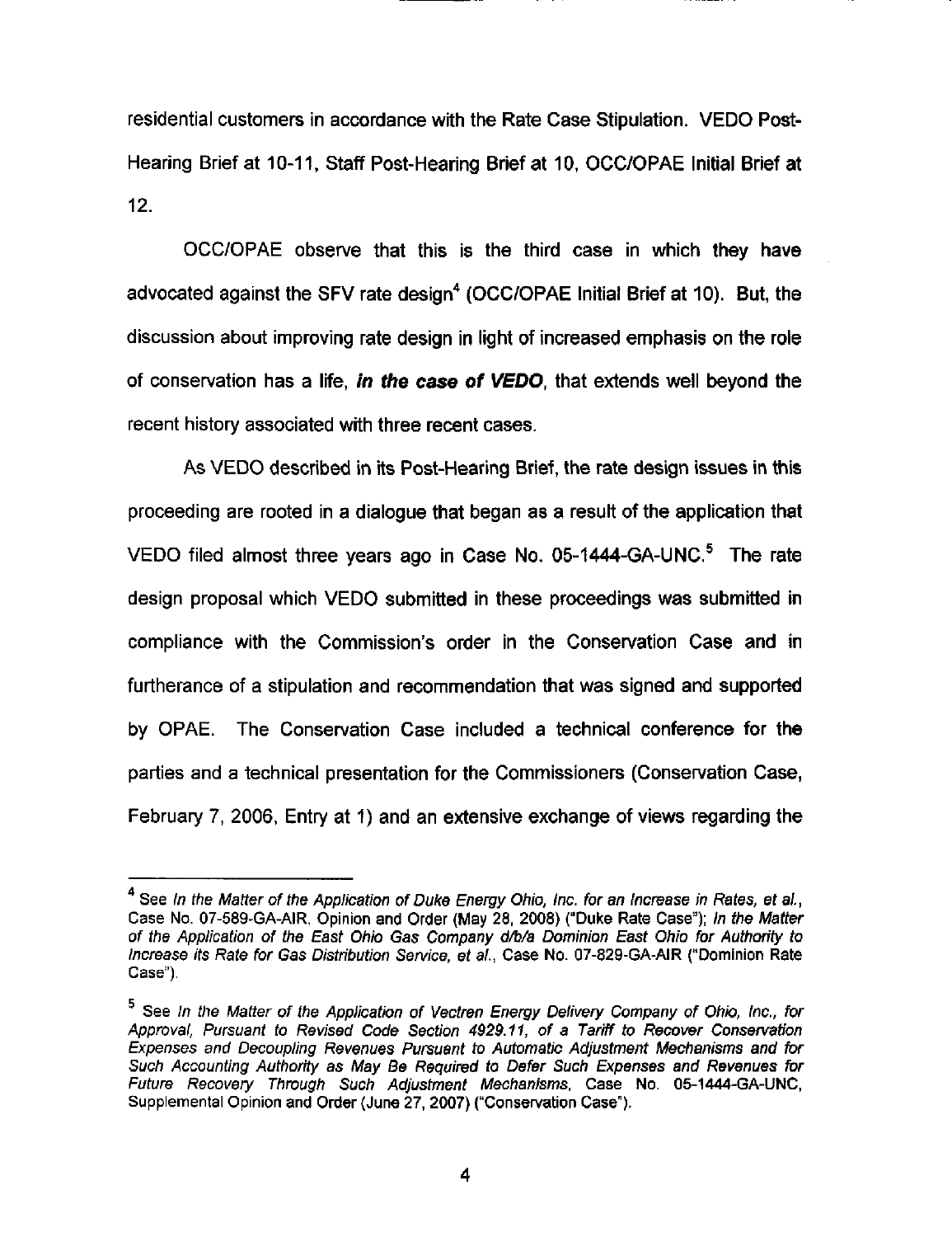amount of conservation funding, the role of decoupling and alternative means of accomplishing the alignment-of-interests objective that underiies decoupling. During this extended examination, the General Assembly and Congress have spoken in support of the alignment-of-interests objectives, and the General Assembly has acted to make it clearer that the Commission has the authority to adopt a "decoupling mechanism". Amended Substitute Senate Bill 221 (effective July 31, 2008) and Energy Independence and Security Act of 2007; Title V, Subtitle D, Section 532(b)(6).

There are few, if any, rate design issues that have received more attention from the Commission or the General Assembly than the rate design issues before the Commission in these proceedings. It is wrong (and ignores years of effort) for OCC/OPAE to suggest that the transition to a fully-implemented SFV rate design in these cases would amount to a "...rush to impose the SFV rate design on VEDO's residential customers". OCC/OPAE Brief at 10.

Undaunted by the compelling evidence to the contrary, OCC/OPAE continue to oppose the SFV rate design claiming that it violates the principle of gradualism, discourages conservation, and harms low-income customers. Moreover, OCC/OPAE continue to advance legal and procedural arguments unsupported by Ohio law and rules and previously distinguished or rejected by the Commission. These issues are largely red herrings which serve only to distract attention from basic considerations which compel adoption of a fullyimplemented SFV residential rate design.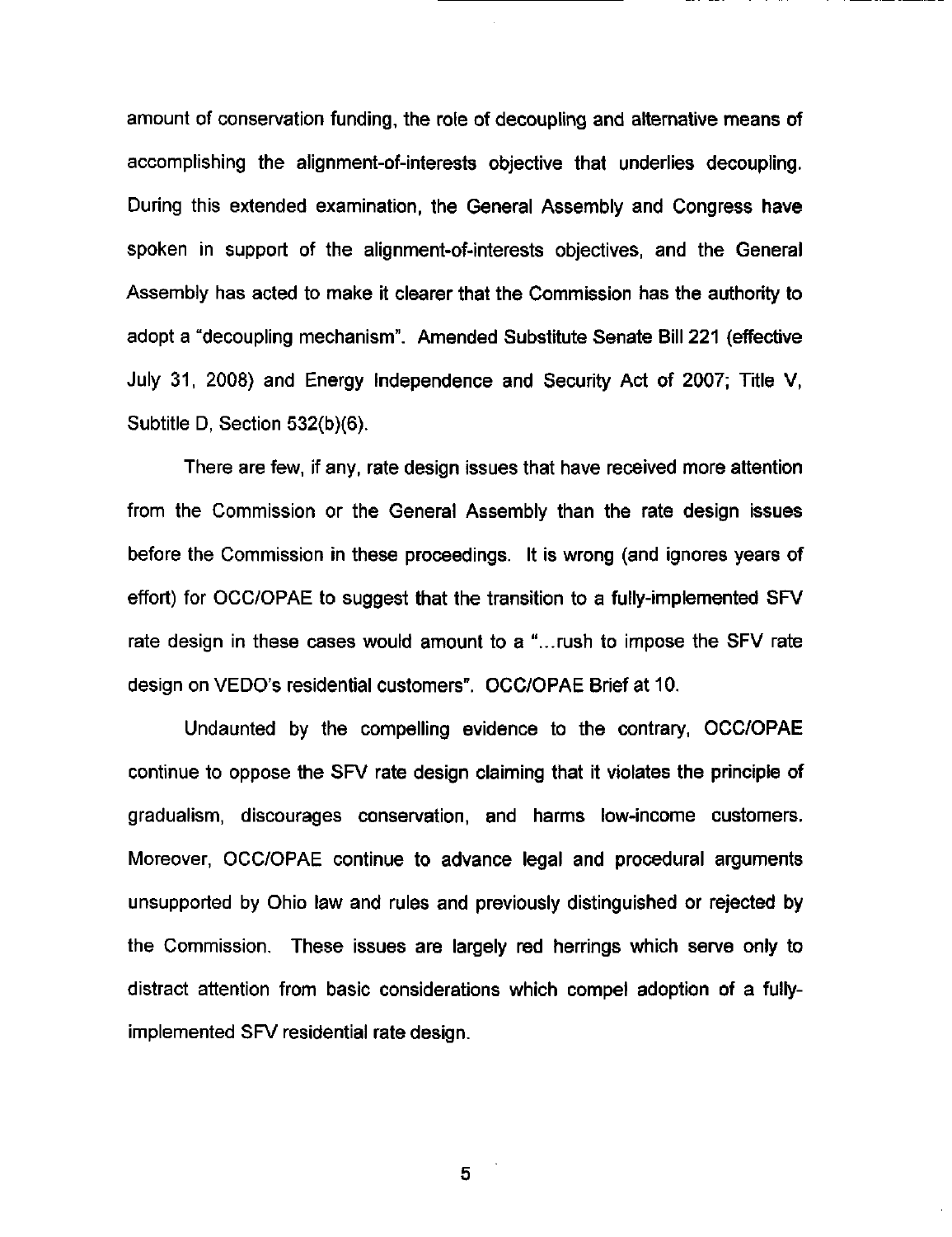More importantly, the arguments presented by OCC/OPAE are arguments against the rate design results that are warranted based on the cost of service evidence presented by VEDO and the Staff. But the facts in these proceedings provide no reason to deviate from the cost of service results that support full implementation of an SFV residential rate design. As parties seeking deviation from the rate design results that relate directly to the cost of service infonnation, OCC/OPAE have the burden of demonstrating that the principle of gradualism, the goal of rational conservation and the effect of a cost-based rate on lowincome customers are good reasons for the Commission to deviate from the cost-based ratemaking results. More specifically, OCC/OPAE cannot prevail on their residential rate design claims unless they can affimnatively demonstrate that a fully-implemented SFV residential rate design is unreasonable for the reasons they advance. VEDO submits that OCC/OPAE have not presented such evidence and therefore cannot prevail based on this standard.

The Commission is obliged to establish rates (and has the requisite discretion to adopt a rate design) that provide an opportunity for a utility to recover the costs of providing its service on a non-discriminatory basis. As the Commission has already recognized, and as the evidence in these proceedings clearly shows, these fundamental objectives are uniquely met by a fullyimplemented SFV residential rate design.

Most of the specific matters addressed in OCC/OPAE's Initial Brief have been addressed in combination by VEDO's and Staffs Post-Hearing Briefs.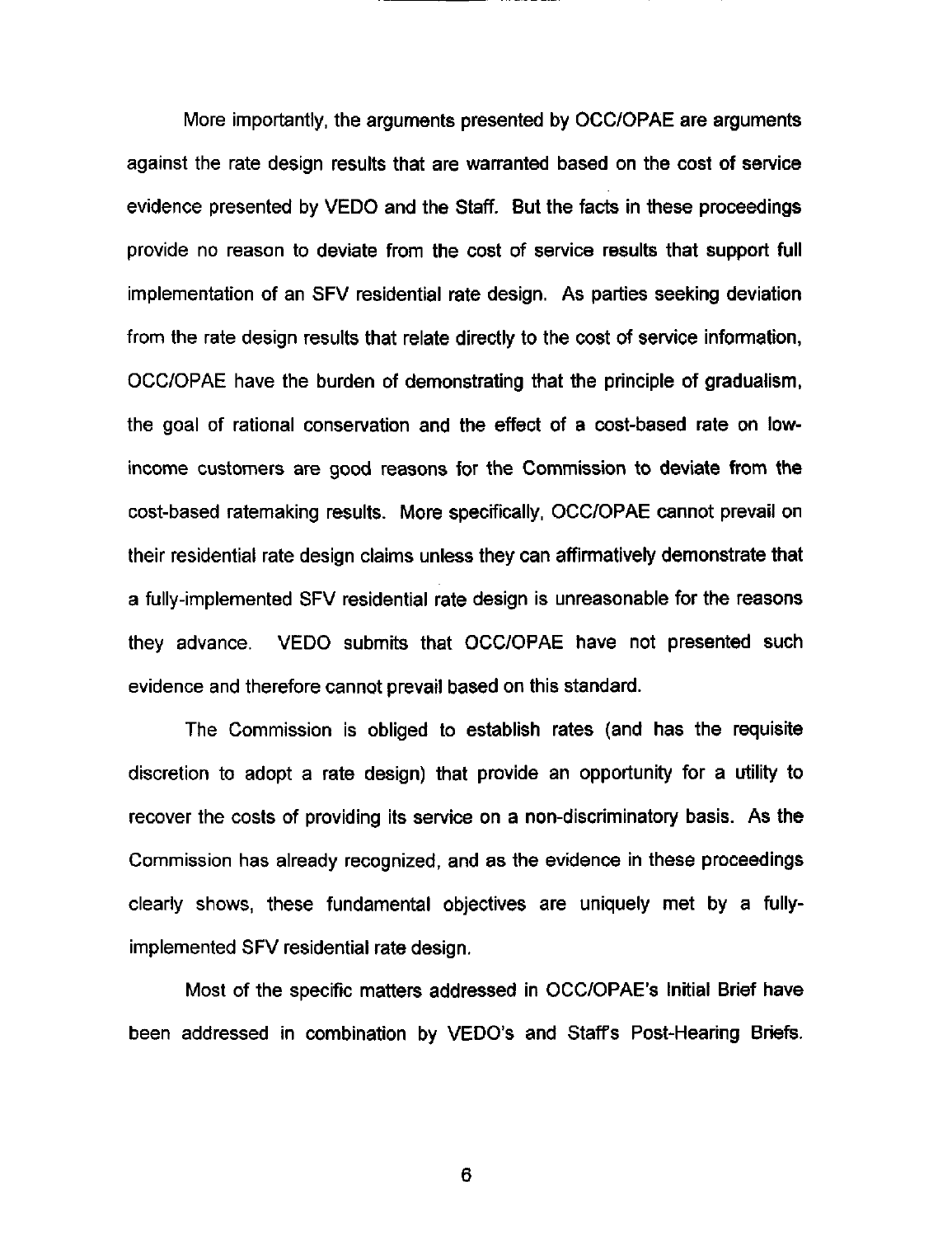Accordingly, in this Reply Brief, VEDO will attempt to avoid redundancy where possible.

### II. RATE DESIGN DISCUSSION

#### A. **Introduction**

All parties embrace the need to implement a rate design that decouples a utility's ability to recover its fixed costs from customer consumption.® It is especially important here where the Parties all support a comprehensive, wellfunded conservation program the purpose of which is to reduce customer consumption. As discussed in VEDO's Post-Hearing Brief and in this Reply Brief, OCC/OPAE have failed to demonstrate that a fully-implemented SFV residential rate design is an unreasonable response to this goal.

Among other defects, OCC/OPAE's discussion of the SFV rate design demonstrates some elementary misunderstandings. OCC/OPAE mischaracterize the change to an SFV rate design as a "knee-jerk over-reaction." OCC/OPAE Initial Brief at 12. As OCC/OPAE know, and as discussed briefly above, the Commission has been reviewing decoupling approaches since VEDO filed its Conservation Case in 2005. By their own admission, this is the third rate case in which the Commission has considered rate design proposals raising the same issues as herein. OCC/OPAE Initial Brief at 10. In the course of its study of this issue in VEDO's Conservation Case and the three rate cases over the last

 $<sup>6</sup>$  In fact, the Commission is aware that the Staff has previously indicated that it was "not opposed</sup> to a decoupling mechanism on a stand-along (sic) basis, with no linkage to DSM funding." Conservation Case, Supplemental Opinion and Order at 26.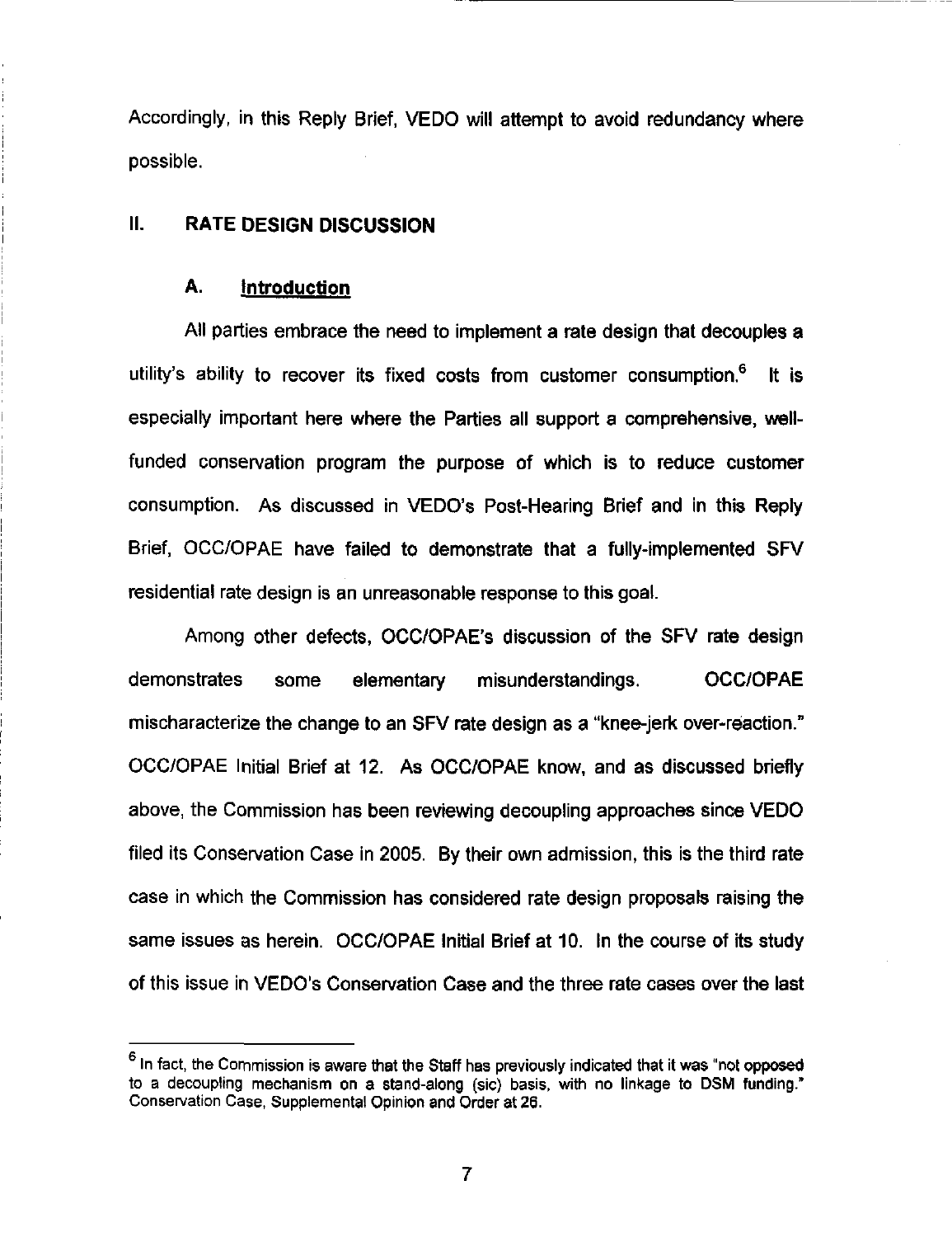three years, the Commission has not only reviewed the records of the proceedings before it (which have included scores of studies, white papers, articles, and resolutions issued by a significant number of independent organizations), but it has hosted presentations and oral argument at its meetings. The Commission has undertaken a serious, measured, in-depth consideration of the various rate design proposals before it and, in considerable detail, has enunciated the basis for its adoption of the SFV rate design. Duke Rate Case, Opinion and Order at 17-19. OCC/OPAE's suggestion that "many fundamental questions ... remain unanswered regarding the implications and impact of the SFV rate design..." (OCC/OPAE Initial Brief at 10) suggests that either they have not been paying attention, or that they wish to have the Commission ignore the substantial work that has already been devoted to this issue because they do not like the Commission's determinations.<sup> $7$ </sup>

On balance, OCC/OPAE's opposition to the SFV rate design is directed at three factors: price signal (and its effect on conservation), impact on low-income customers, and gradualism. As discussed in VEDO's and Staff's Post-Hearing Briefs, the evidence in these proceedings demonstrates that the SFV rate design sends the proper price signal, benefits VEDO's low-income customers, and satisfies the principle of gradualism. Moreover, the Commission has already

 $7$  Likewise, OCC/OPAE's suggestions that further study is required and alternative rate designs should be considered (OCC/OPAE Initial Brief at 27-31) suggest a lack of familiarity of the history of Commission consideration of this issue. In fact, OCC/OPAE have been parties to every case in which the Commission has considered competing proposals for decoupling riders and the SFV rate design. As indicated above, the body of information related to alternative rate designs already studied, reviewed, and considered by the Commission is significant.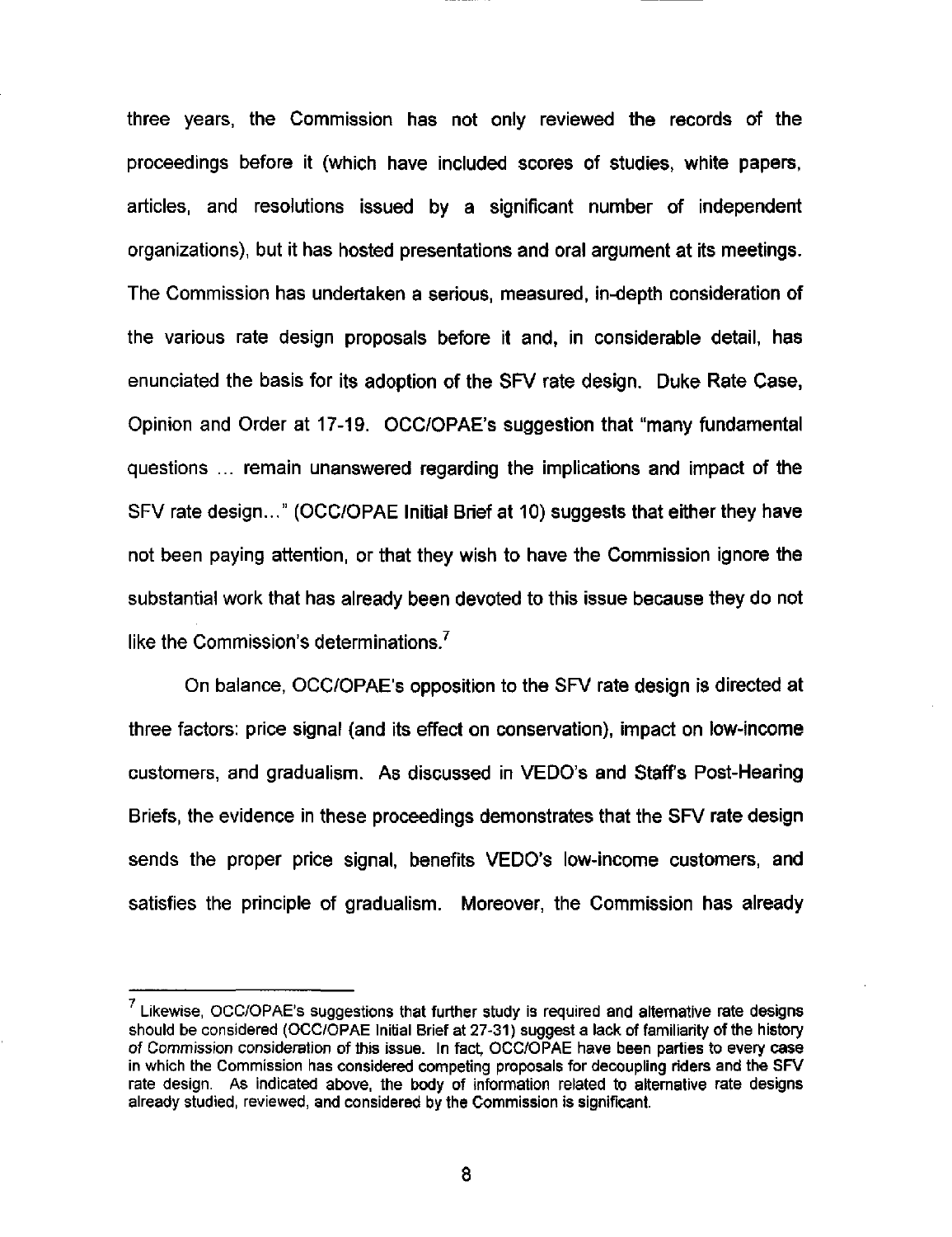addressed each of these factors<sup>8</sup> and determined that a "levelized rate design," or SFV, "is preferable to a decoupling rider." Duke Rate Case, Opinion and Order at 18.

In spite of a growing body of evidence in multiple cases and a dispositive Commission Order, OCC/OPAE continue to argue that the SFV rate design sends the wrong price signal and discourages conservation by lengthening the payback period for energy efficiency investments. Duke Rate Case, Opinion and Order at 19; OCC/OPAE Initial Brief at 14-18. OCC/OPAE claim that an SFV rate design lengthens the payback period for energy efficiency investments. OCC/OPAE Initial Brief at 16.

#### B, Price Signal

OCC/OPAE begin by asserting that "high gas prices generally send a signal to consumers that encourages conservation." They then proceed to propose a low customer charge/high volumetric rates model for distribution service that has nothing to do with gas prices and has the obvious result of misleading customers into believing that reducing their usage will reduce the fixed costs to serve them. In complaining that an SFV rate design will prolong the payback for energy efficiency investments. $<sup>9</sup>$  they ignore the fact that a rate</sup>

 $^8$  See In the Matter of the Application of Duke Energy Ohio, Inc. for an Increase in Gas Rates, et al., Case No 07-589-GA-AIR, Opinion and Order (May 28, 2008) ("Duke Rate Case").

<sup>&</sup>lt;sup>9</sup> The fact is that OCC/OPAE do not seem to really know what motivates customers to make energy efficiency investments. First they assert as feet (absent evidence) that "customers have made conservation decisions based on the current level of volumetric billing." OCC/OPAE Initial Brief at 18. Then they assert as fact (also absent evidence) that "each customer is different in how they approach energy efficiency investment decision-making." Id. In VEDO's Conservation Case, OCC criticized the Commission for finding that "price is the primary driver for consumers using their financial resources for energy efficiency." Conservation Case, Entry on Rehearing at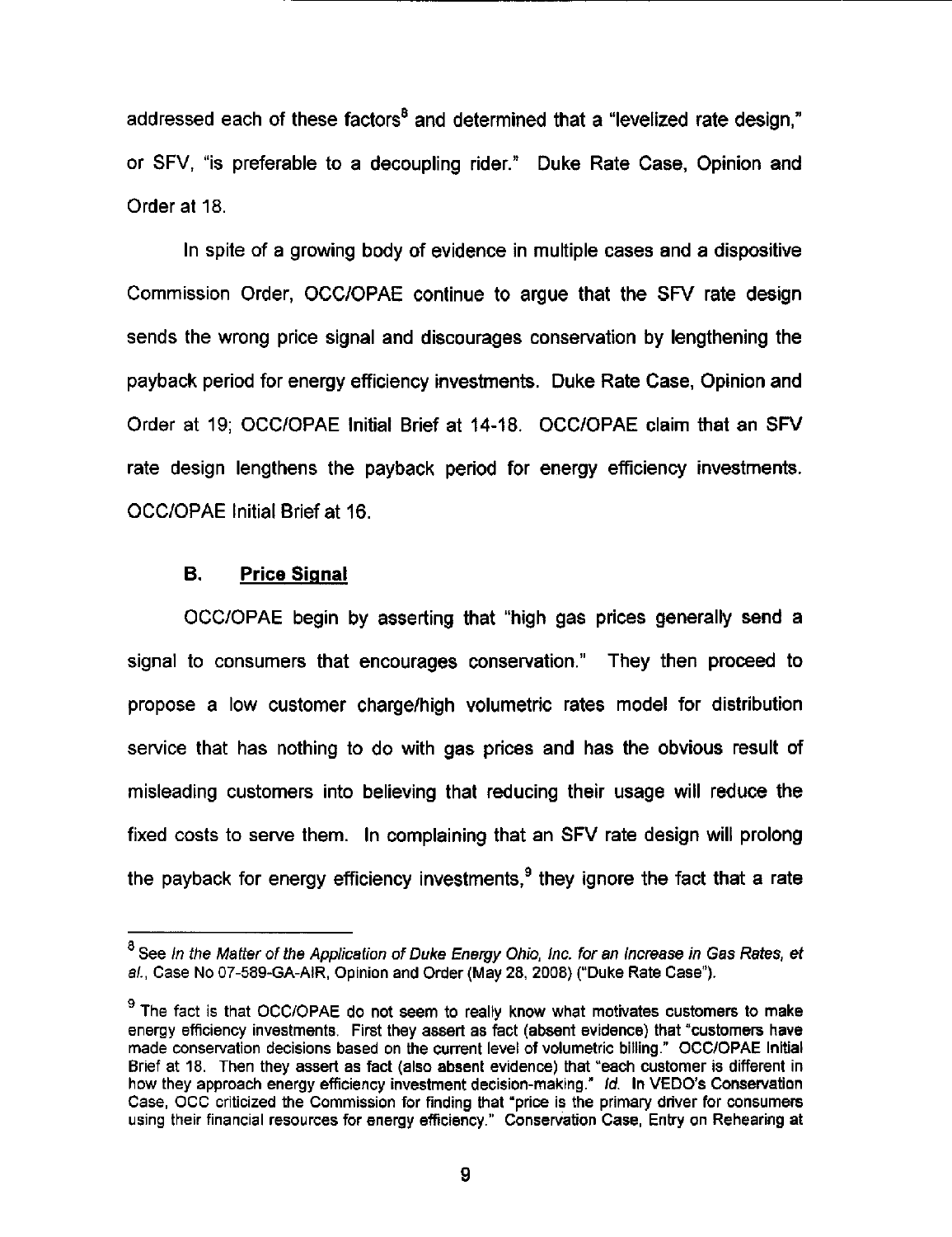design that recovers fixed costs based on usage levels tricks customers into faulty payback analyses which assume that fixed costs somehow can be reduced by conservation. Staff Ex. 3 at 4-5, Company Ex. 9a at 22-23. Conservation will reduce only the customer's commodity costs; an appropriate and fair rate design will reflect precisely that and permit a customer to make investment decisions on a valid economic analysis.

VEDO, Staff, and OCC witnesses agree that the distribution portion of the gas bill is minor as compared to the total bill. Company Ex. 8a at 23, Staff Ex. 3 at 4-5, and OCC Ex. 3 at 19. Mr. Puican and Mr. Overcast agree that recovering fixed costs through volumetric rates actually distorts price signals and causes poor conservation and efficiency investment decisions. Staff Ex. 3 at 4-5, Company Ex. 8a at 23. Commodity costs comprise 75 to 80 percent of the total bill. Tr. Vol. Ill at 68. Mr. Puican states clearly that "[c]ustomers will always achieve the full value of the gas cost savings regardless of the distribution rate," and "[ajrtificially inflating the volumetric rate beyond its cost basis skews the [efficiency investment] analysis and will cause over-investment in conservation ... which exacerbates the under-recovery of fixed costs that the utility must then recover from all other customers." Staff Ex. 3 at 3.

Again, the Commission agrees:

The Commission also believes that a levelized rate design sends betfer price signals to consumers. The rate for delivering gas to the home is only about 20 to 25 percent of the total bill. The largest portion of the bill, the other 75

<sup>3 (</sup>November 8, 2006). This is but one example of the kind of internally-inconsistent approach taken by OCC in furtherance of its campaign for a rate design that works against the interests of VEDO's low-income customers and sends misleading signals to all residential customers.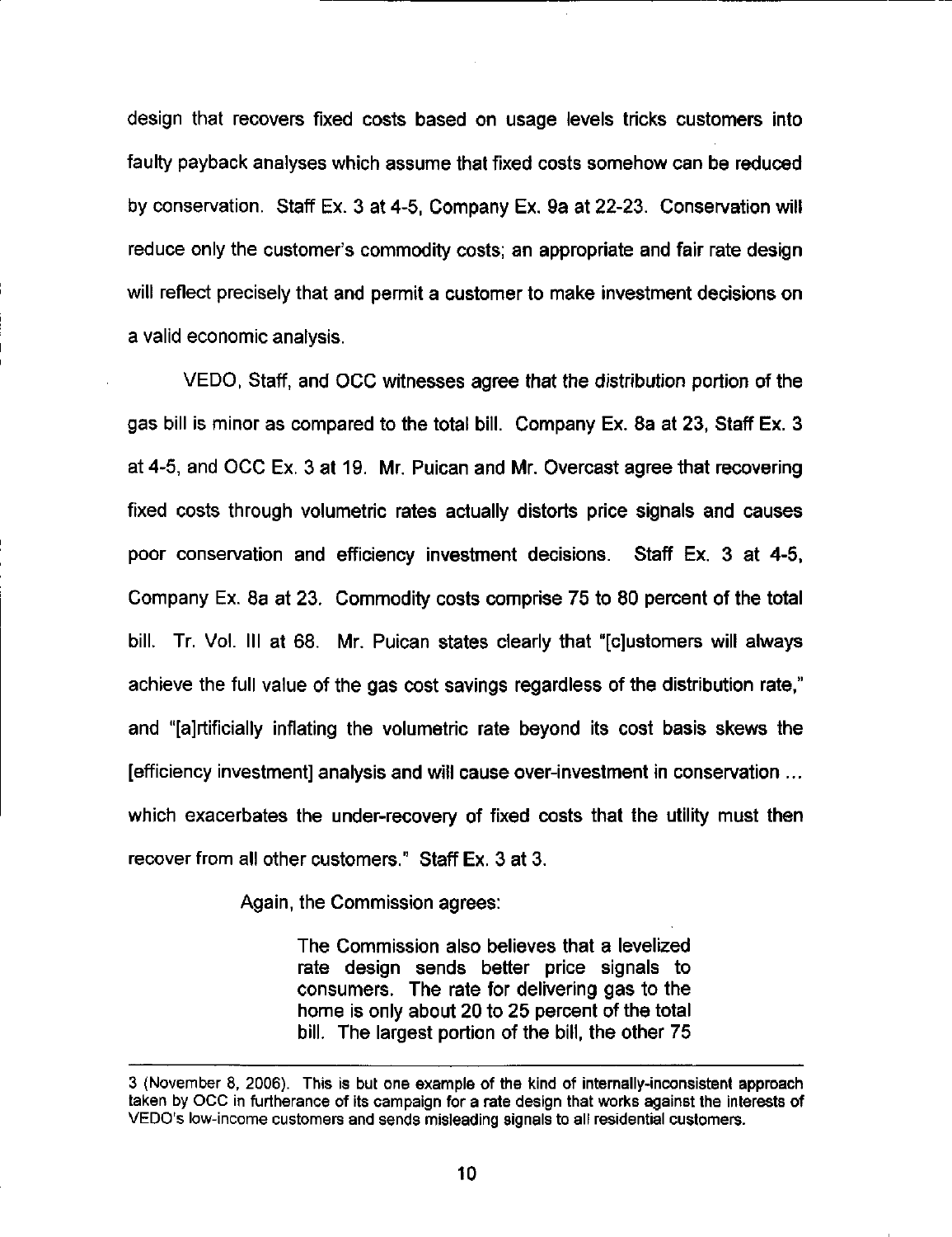to 80 percent, is the biggest driver of the amount of a customer's bill. Therefore, gas usage will still have the biggest influence on the price signals received by the customer when making gas consumption decisions, and customers will still receive the benefits of any conservation efforts in which they engage. While we acknowledge that there will be a modest increase in the payback period for customer-initiated energy conservation measures with a levelized rate design, this result is counter-balanced by the fact that the difference in the payback period is a direct result of inequities within the existing rate design that cause higher use customers to pay more of their fair share of the fixed costs than low-use customers.

Duke Rate Case, Opinion and Order at 19.

#### C. Impact on Low-Income Customers

As indicated above, the context in which OCC/OPAE pursue their opposition to the SFV rate design suggests that the Commission must pick winners and losers within the residential class. OCC/OPAE argue that the interests of low-income customers must prevail in resolving this fight among residential customers. OCC/OPAE Initial Brief at 4 (emphasis added). If the Commission is willing to accept this invitation to pick winners and losers within the residential class of customers and, in particular, consider the rate design effects on low-income customers, the Commission must then determine how lowincome customers are affected by a fully-implemented SFV residential rate design. Most importantly, the evidence shows that a fully-implemented SFV rate design benefits iow-income customers and that the Joint OCC/OPAE position will cause low-income customers to have higher bills. Company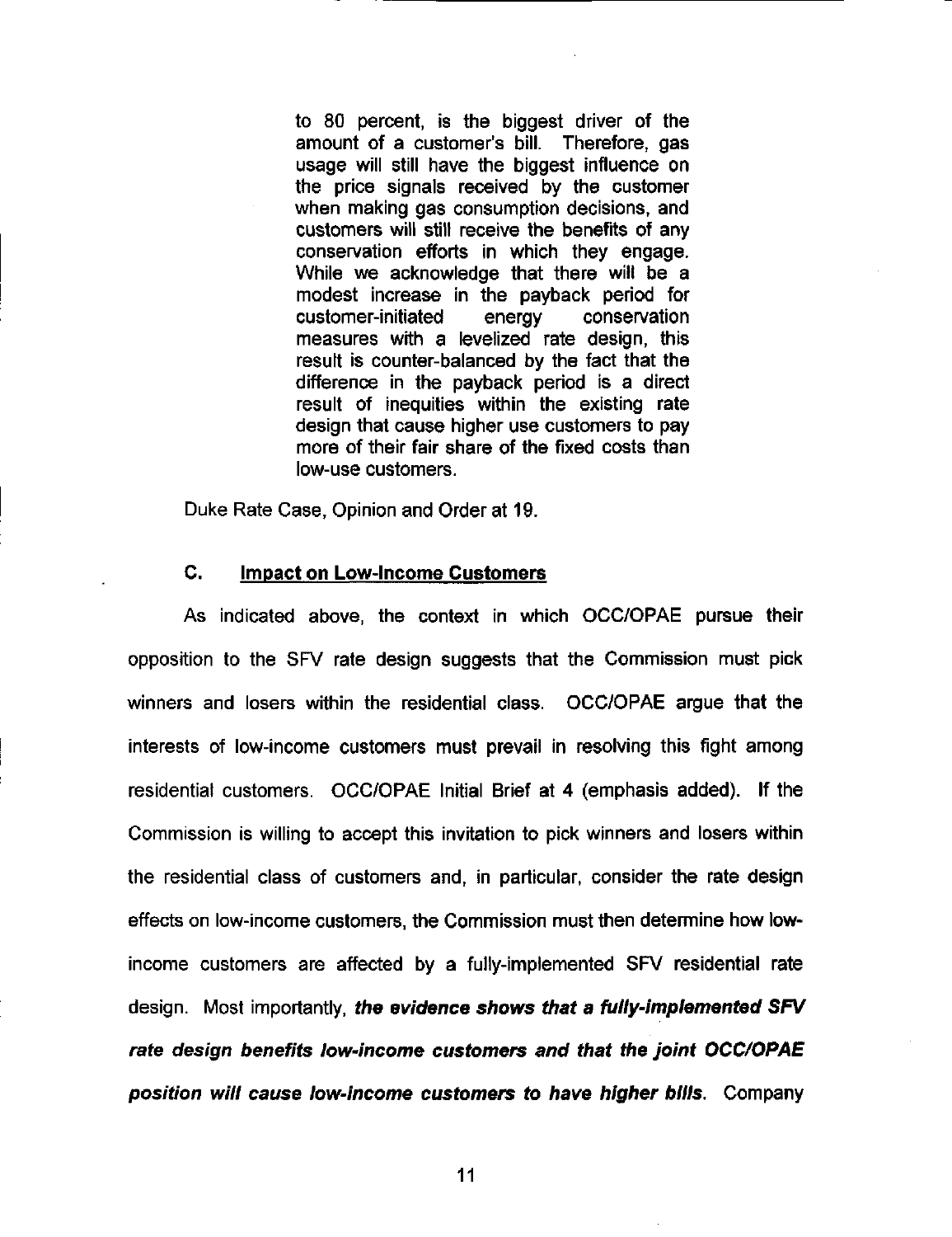Ex. 8a at 12-16. If the interests of low-income customers in particular must be considered to resolve the dispute between residential customers, this factor works decidedly in favor of a fully-implemented SFV residential rate design in VEDO's case.

The context for this residential rate design debate is, at best, unfortunate and, at worst, misguided and uninformed. It is a context in which parties representing residential customers first urge the Commission to ignore the uncontested cost of service evidence and put the interest of residential customers in conflict so that they might prevail on their rate design ideology without regard to its merit or lack thereof. From this foundation, OCC/OPAE then urge the Commission to resolve the wrongly-inspired rate design debate by increasing the subsidy paid by the low-income customers that OCC/OPAE claim that they want to protect "in particular".

While it is true that OCC sponsored testimony offering an opinion that an SFV residential rate design would negatively affect low-income residential customers (OCC Ex. 2), the evidence shows that the reasoning behind this opinion was based on bad data, data that carried a warning that it was not reliable for the use to which it was put by OCC's witness (Company Ex. 8a at 11) and that the opinion was based on a defective analytical approach disconnected from the facts and circumstances in VEDO's service area. Company Ex. 8a at 10-11, Tr. Vol. IV at 22-24. In particular, the opinion advanced by OCC/OPAE fails because of its reliance on unreliable, unverifiable, volunteered state-wide data based on an unknown sample size which may not have included any VEDO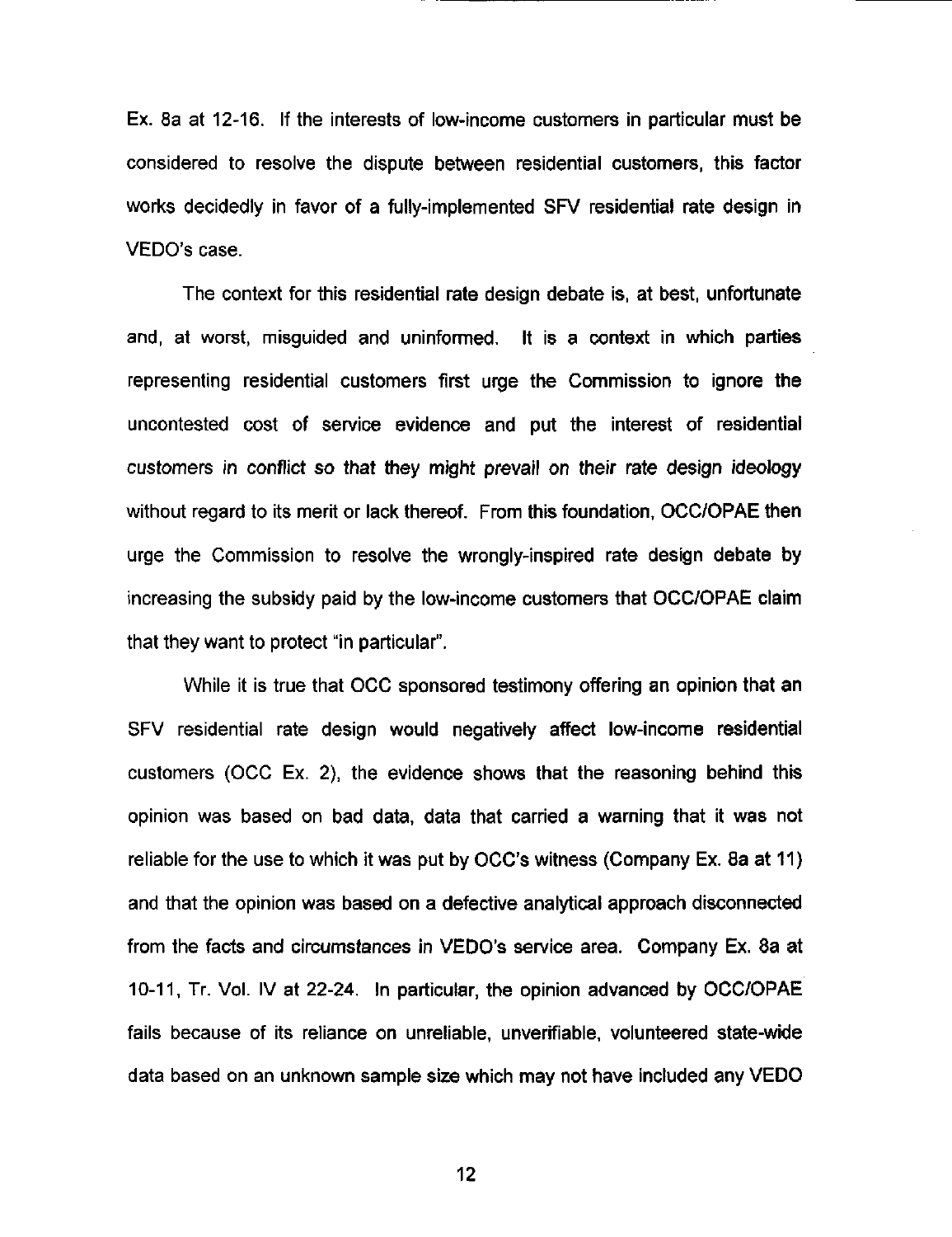customers. Tr. Vol. IV at 14, 22-24, Company Ex. 8a at 10-11. Additionally, the survey results relied upon by OCC/OPAE measured household gas cost, rather than usage, as compared to income. Company Ex. 8a at 10. Finally, common sense tells us that the already unreliable survey data relied upon by Mr. Colton is incapable of supporting any conclusions about natural gas usage for low-income customers. Given the availability of low-income assistance programs such as Percent of Income Payment Plan ("PIPP") and HEAP, the actual amount which these assisted customers pay for natural gas will have no direct relationship to their natural gas usage and this reality further complicates any effort to derive natural gas usage from the dollar amount which a low-income customer says, in response to a survey, he paid the utility.

VEDO conducted an analysis of the average use of VEDO's PIPP customers which shows that "these customers, on average, use more gas than the average of all residential customers." Company Ex. 8a at 17. Mr. Puican testified that usage data of PIPP customers "is the best available proxy" for all low-income customers. Staff Ex. 3 at 7, Tr. Vol. VI at 35. On rebuttal, VEDO provided an analysis of the actual usage of all VEDO's residential customers with twelve months of bills in 2007. This supplemental analysis confirmed the results reported by Mr. Puican and VEDO based on the analysis of the PIPP customer population. The supplemental analysis demonstrated that, "low income customers in VEDO's service area consume on average more natural gas annually than all but the highest income residential customers in VEDO's service area". Company Ex. 8a at 12-14. Based on these demonstrations, both Mr.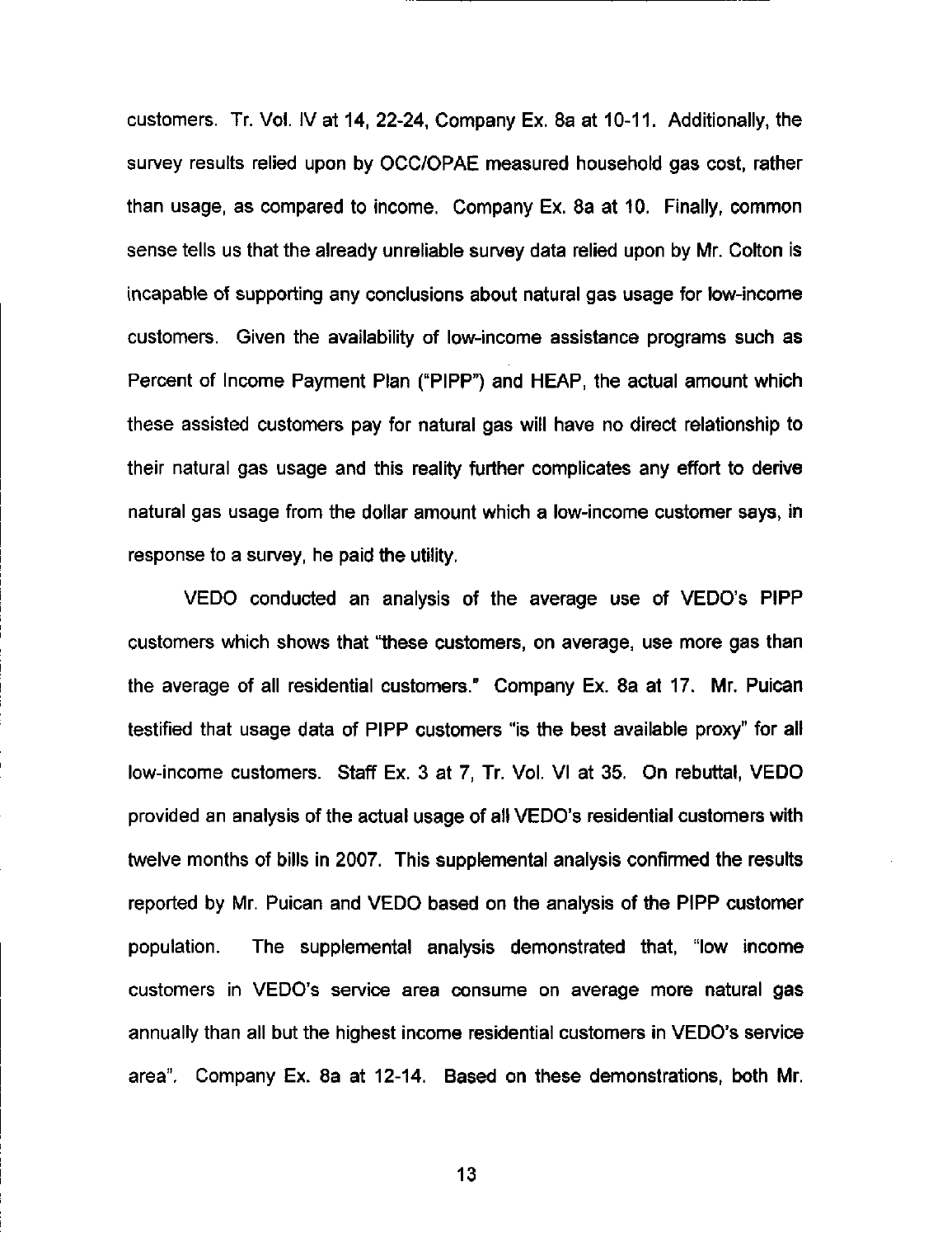Puican and Mr. Overcast agree that VEDO's low-income customers will benefit from an SFV rate design. Staff Ex. 3 at 7, Company Ex. 8a at 12-17.

#### D. Gradualism

OCC/OPAE advance a vague argument that the rate proposals of VEDO and Staff violate the principle of gradualism. OCC/OPAE Initial Brief at 24-25. Yet, OCC/OPAE cite no evidence or actual rate values in support of their argument.

As discussed more generally above, the application of the principal of gradualism in the context of this narrow residential rate design context involves an academic exercise in the case of the residential class as a whole. The residential customer class will pay the same regardless of whether the results are more or less gradual.

The evidence shows that, with an SFV rate design, VEDO's average use customer will pay the same regardless of rate design, while the low use and high use customers will pay more and less, respectively. Tr. Vol. Ill at 14-15. Parenthetically, this is an obvious benefit to VEDO's low-income customers who, as indicated above, are typically high use customers. Assuming OCC/OPAE's gradualism claim is narrowly focused on the difference between the current customer charge and the customer charge that results from a fully-implemented SFV residential rate design, the Commission has previously rejected this claim. The Commission, in rejecting OCC's request for rehearing of the increase in VEDO's customer charge in its last rate case on the basis that it violated the principle of gradualism, found that "...the customer charge is one component of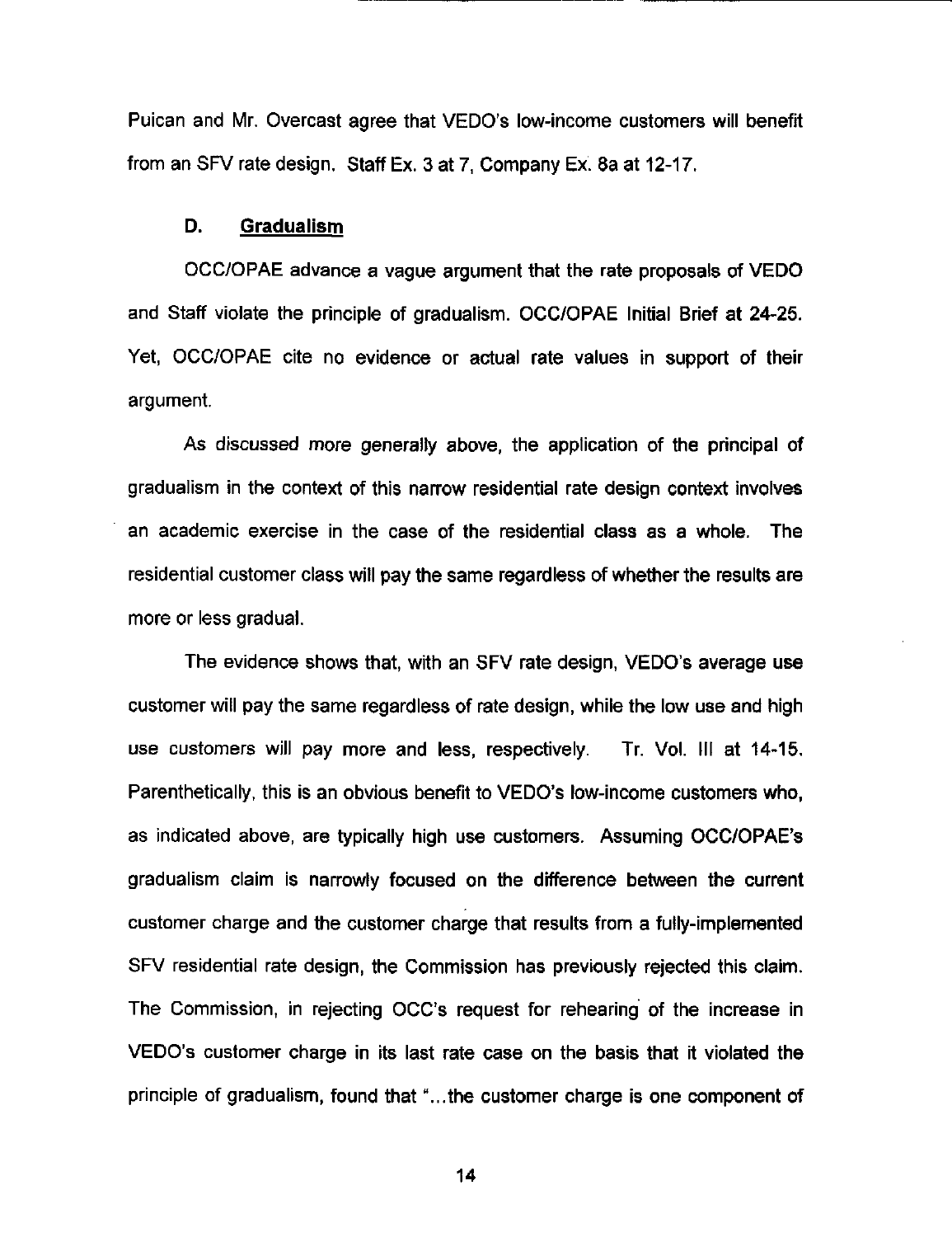the base rates paid by Vectren customers and the overall revenue increase to the revenue responsibility of the residential class resulting from the stipulation in these proceedings amounts to an increase of less than five percent. OCC's fourth assignment of error is denied. $10^{\circ}$  In these proceedings, the overall increase which the parties have recommended through the Rate Case Stipulation be the responsibility of residential sales customers is 4.42 percent.<sup>11</sup>

### E. Miscellaneous Matters

OCC/OPAE also claim that customers will not understand the concept of a fixed charge for fixed costs and that the SFV rate design may permit overrecovery by the Company of the revenue level approved in these proceedings.

1. Customer Understanding

OCC/OPAE mischaracterize their decoupling rider proposal as "transparent" and claim that customers will not understand VEDO's SFV proposal. OCC/OPAE Initial Brief at 12. Although OCC/OPAE have presented no studies or surveys of their own, they chastise VEDO for conducting no studies or analysis to support the conclusion that SFV rates

<sup>&</sup>lt;sup>10</sup> See In the Matter of the Application of Vectren Energy Delivery of Ohio, Inc. for Authority to Amend its Filed Tariffs to Increase the Rates and Charges for Gas Service and Related Matters. et a!., Case No. 04-571-GA-AIR, Entry on Rehearing at 5 (June 8, 2005).

 $11$  This percent increase in revenue responsibility for residential sales customers is calculated based on data found in Company Ex. 8b, Rebuttal Exhibit JLU-2 and the GCR rate for September 2008 as shown in VEDO's Monthly EGC Filing made on August 18, 2008 in Case No. 08-220- GA-GCR. This calculation does not reflect the revenue impact of any riders, which would drive the percent increase even lower.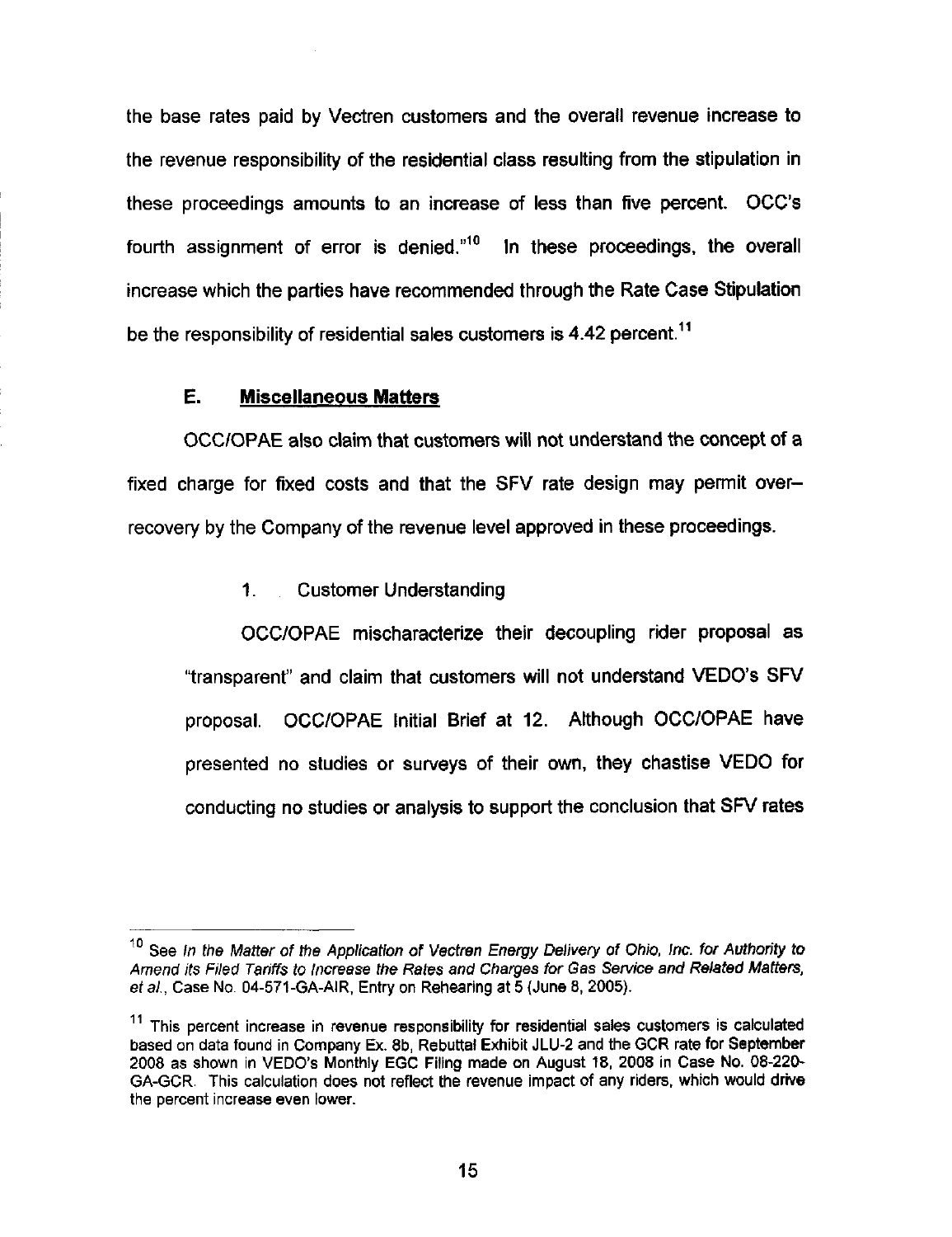are simpler and easier to understand than a decoupling rider.<sup>12</sup> Id. A fixed charge per month for distribution service is intuitively easier to understand than a customer charge/volumetric rate plus an annually reconciling decoupling rider charge for distribution. Tr. Vol. Ill at 99-100. Mr. Ulrey testified that customers do not currently know what they pay for gas distribution service and that they are confused by the customer charge/volumetric rate combination comprising the distribution rate.<sup>13</sup> Tr. Vol. Ill at 67-68. Customers do, however, know what they pay for telephone, cable and internet services, which are billed on a fixed-chargeper-month basis. Id. at 68.<sup>14</sup> The Commission agrees. In the Duke Rate Case, the Commission has already found that the SFV rate design:

> ... has the advantage of being easier for customers to understand. Customers will transparently see most of the costs that do not vary with usage recovered through a flat monthly fee. Customers are accustomed to fixed monthly bills for numerous other services, such as telephone, water, trash, internet, and cable services. A decoupling rider on the other hand, is much more complicated and harder to explain to customers. It is difficult for customers to understand why they have to pay more through a decoupling rider if they worked hard to reduce their usage; the appearance is

 $12$  VEDO has proposed a decoupling rider, the Sales Reconciliation Rider-B ("SRR-B"), to be effective only so long as is required to transition to implementation of a full SFV rate design. Company Ex, 9 at 9-10.

<sup>&</sup>lt;sup>13</sup> OCC Witness Novak's testimony suggests that residential customers do not even recognize the distribution portion of their bills. VEDO Post-Hearing Brief at 15.

 $14$  A schedule of fixed charges for these types of services available in the Dayton, Ohio, area is attached to Mr. Ulrey's Rebuttal Testimony. Company Ex. 9b, Rebuttal Ex. JLU-3.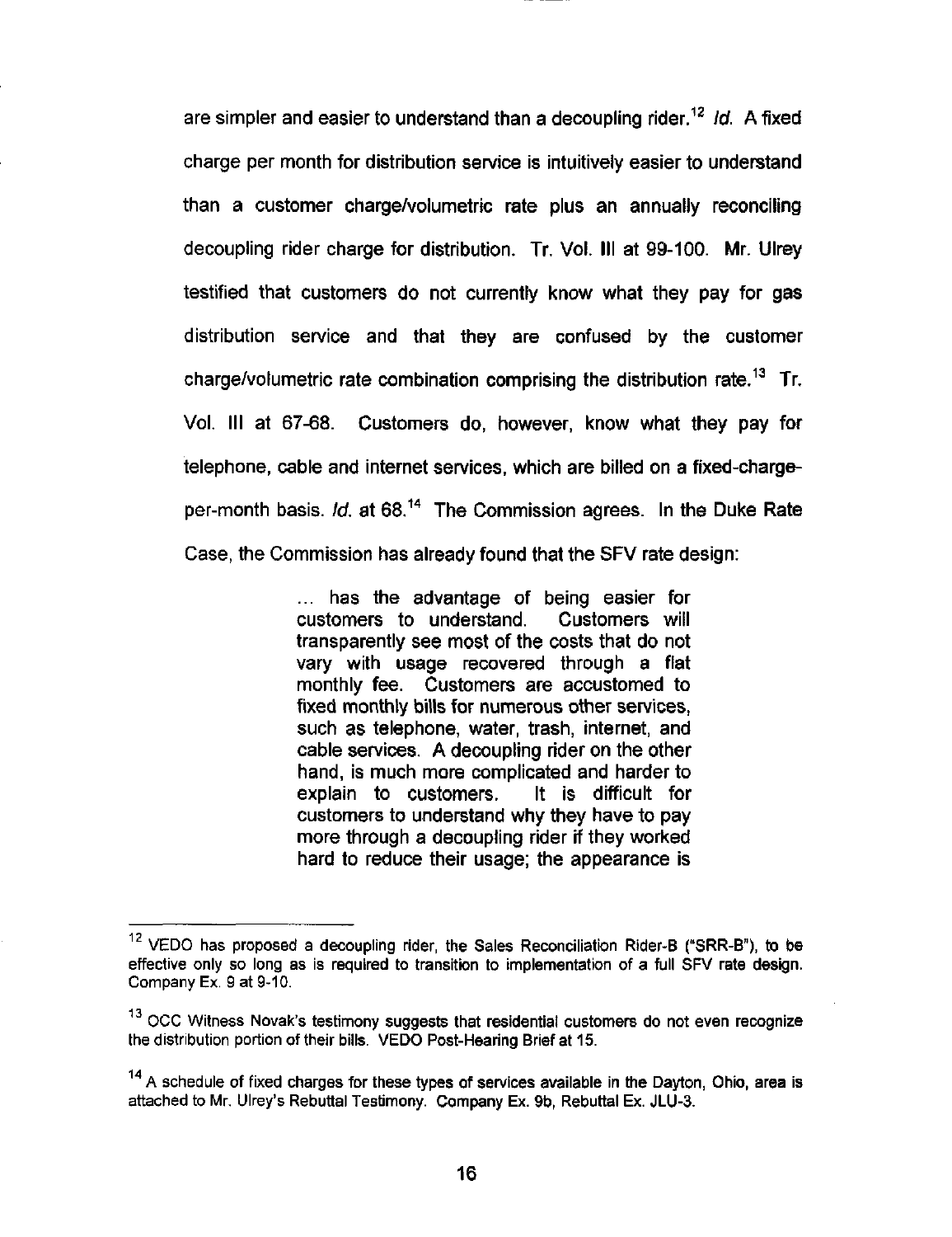that the company is penalizing them for their conservation efforts.

Duke Rate Case, Opinion and Order at 18-19.

2. Revenue Recovery

Perhaps the strangest argument made by OCC/OPAE is that the SFV rate design may permit the Company to recover money to which it is not entitled. The conclusion embedded in this OCC/OPAE argument is not attached by citation to any record evidence. In any event, the argument demonstrates a significant misunderstanding of what is an exquisitely simple rate design.<sup>15</sup>

In fact, both the SFV rate design and the more complicated rate structure favored by OCC/OPAE are calculated on the basis of the revenue requirement approved in this proceeding and, assuming no adjustment for weather, produce the same amount of revenues for recovery based on the test year parameters. Tr. Vol. Ill at 104-105. The difference in approaches is then limited to whether that revenue requirement is recovered on a per customer basis or a combination of customer charge, volumetric charge and decoupling rider. The fact is that

<sup>&</sup>lt;sup>15</sup> Another example of OCC/OPAE's failure to understand how the SFV rate design works is in its suggestion that it "results in a subsidy flow from low use customers (including low income customers) to high use and high income customers," resulting in an improper subsidy. OCC/OPAE Initial Brief at 24. Because distribution costs are fixed, all subsidies are eliminated by the SFV rate design which charges each customer the same rate as every other customer.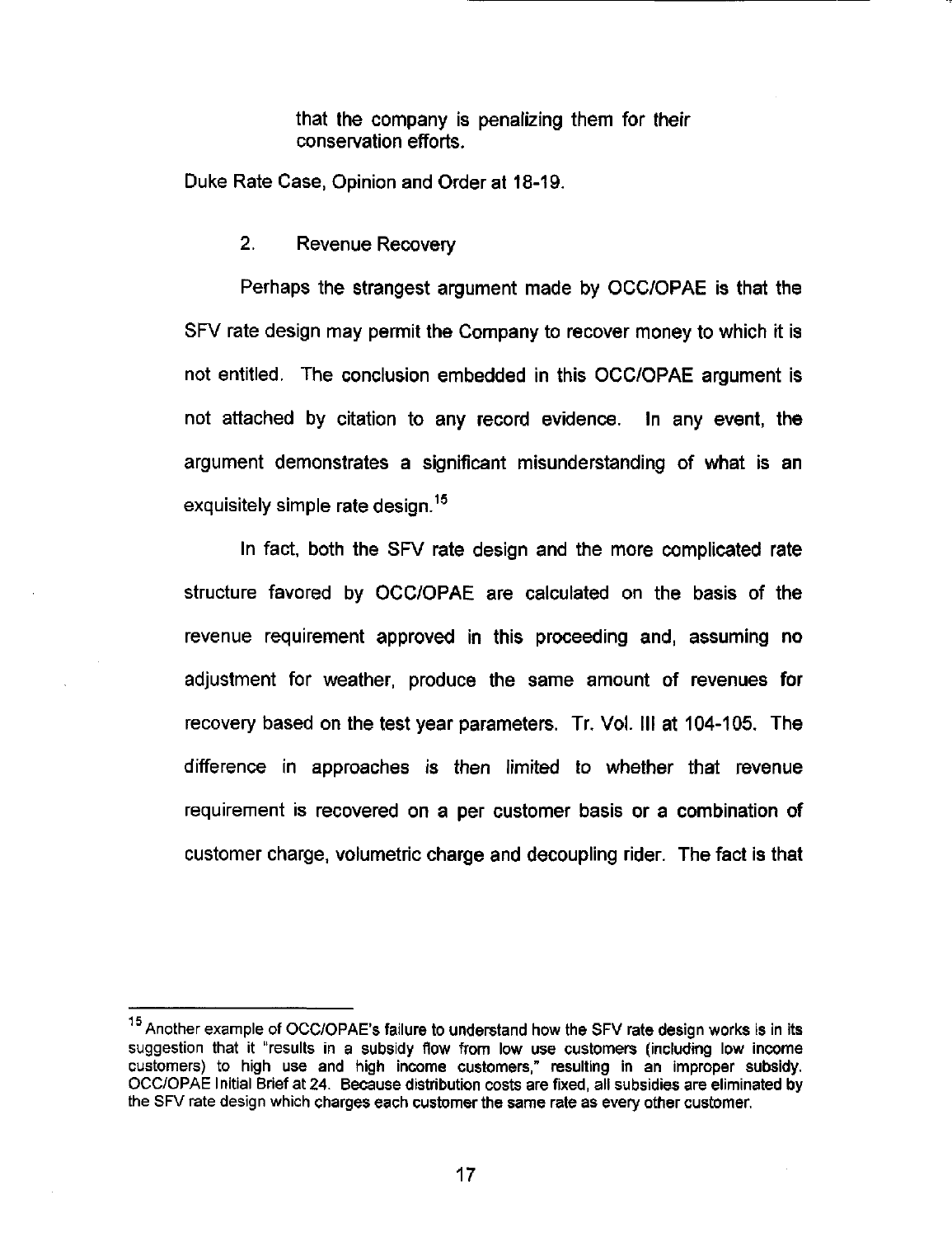both proposals are designed to provide the same revenue amount, an amount that has been agreed to by OCC/OPAE.<sup>16</sup>

#### III. STATUTORY CONSIDERATIONS

OCC/OPAE argues that Commission approval of an SFV rate design is contrary to the requirements of Sections 4929.02 and 4905.70, Revised Code.

#### A. Section 4929-02. Revised Code

OCC/OPAE allege that the SFV rate design cannot be approved since it "does not promote customer efforts to engage in conservation of natural gas, and instead would encourage increased usage of natural gas... ." OCC/OPAE Initial Brief at 25-26. OCC/OPAE claim that, on this basis, the SFV rate design is contrary to the policy requirements of Section 4929.02(A)(4), Revised Code, to "Encourage innovation and market access for cost-effective supply-and demandside natural gas services and goods." OCC/OPAE's argument relies on their previously advanced and rejected price signal claims and reliance on but one of the elements in a longer list of state policy objectives that includes alignment of the interests of customers and utilities in favor of conservation. As discussed above, the distribution portion of the bill is not the major driver of conservation. It should be obvious that, regardless of the rate design for recovery of fixed distribution costs. Increased usage of natural gas will increase a customer's bill,

<sup>&</sup>lt;sup>16</sup> This assumes a decoupling mechanism consistent with VEDO's Sales Reconciliation Rider-B. Company Ex. 9 at 9-10. OCC/OPAE's proposed decoupling rider would subject recovery of the fixed costs of distribution to variations in weather, which increases the risks of recovery substantially. OCC/OPAE Initial Brief at 13.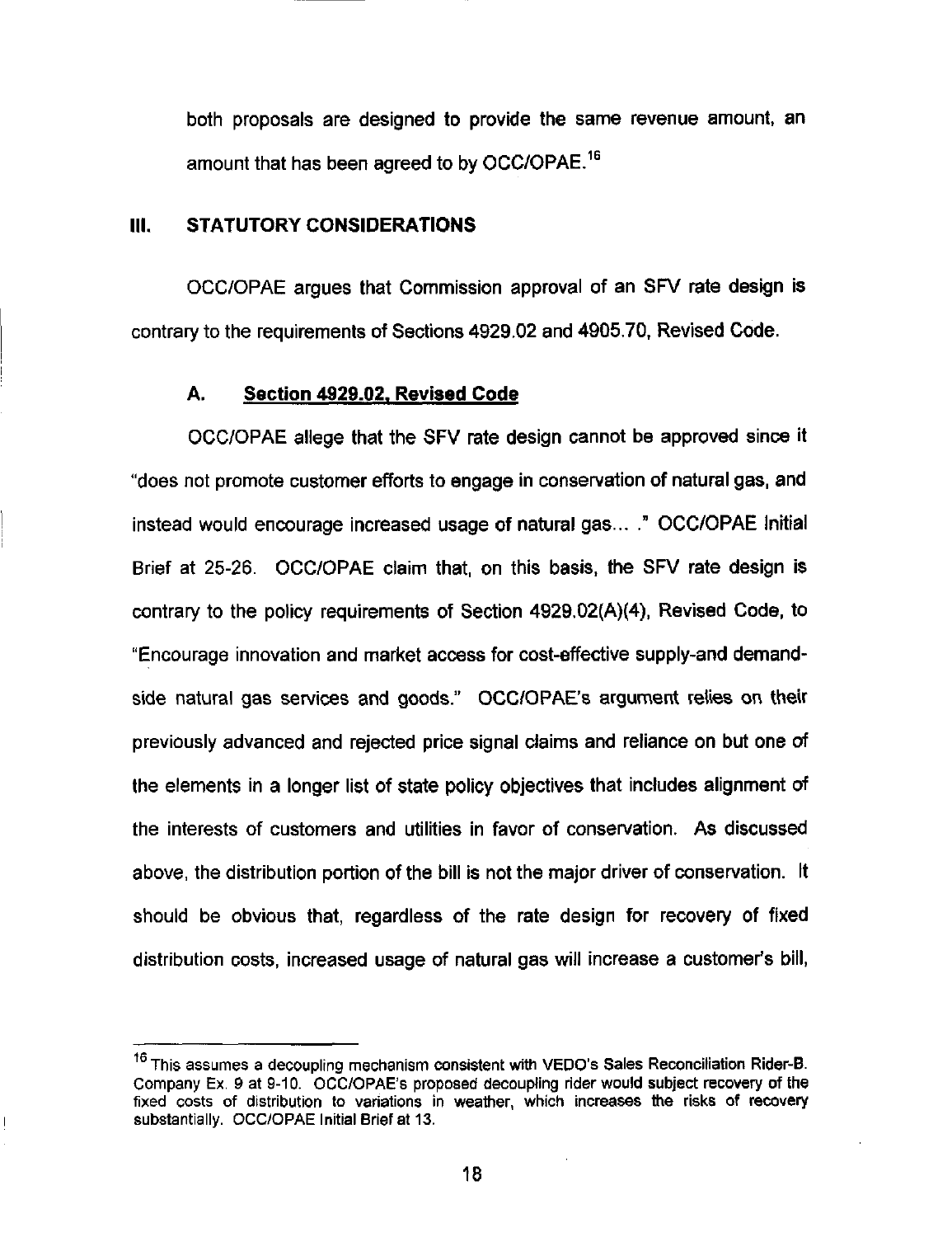thereby sending him a clear signal that decreasing his usage will decrease his bill.

As a part of its Application for and Alternative Rate Plan in these proceedings, VEDO was required by Section 4929.05, Revised Code, to demonstrate that it is in substantial compliance with and, after implementation of its alternative rate plan, It is expected to continue to be in substantial compliance with the requirements of Section 4929.02, Revised Code. VEDO submitted this uncontroverted demonstration in the form of Alt. Reg. Exhibit G to its Application and the Direct Testimony of Mr. Ulrey. Company Ex. 1, Alt. Reg. Exhibit G, Company Ex. 9 at 14-15. VEDO requests that the Commission find that it has made the required demonstration and renews its prayer in its Application that it meets the requirements of Section 4929.05, Revised Code. Company Ex.1 at 9.

#### B. Section 4905.70. Revised Code

Section 4905.70, Revised Code, requires the Commission to initiate programs related to conservation and energy efficiency. It says nothing about rate design for recovery of fixed costs. The Commission approved funding for low-Income conservation programs and the Rate Case Stipulation recommends that the Commission approve a significant increase to conservation funding, a slate of conservation programs and an administrative process that involves a collaborative which includes OPAE and OCC and has been previously approved by the Commission. The level of conservation funding, slate of programs and administrative process have been agreed to by all parties supporting the Rate Case Stipulation including OCC and OPAE.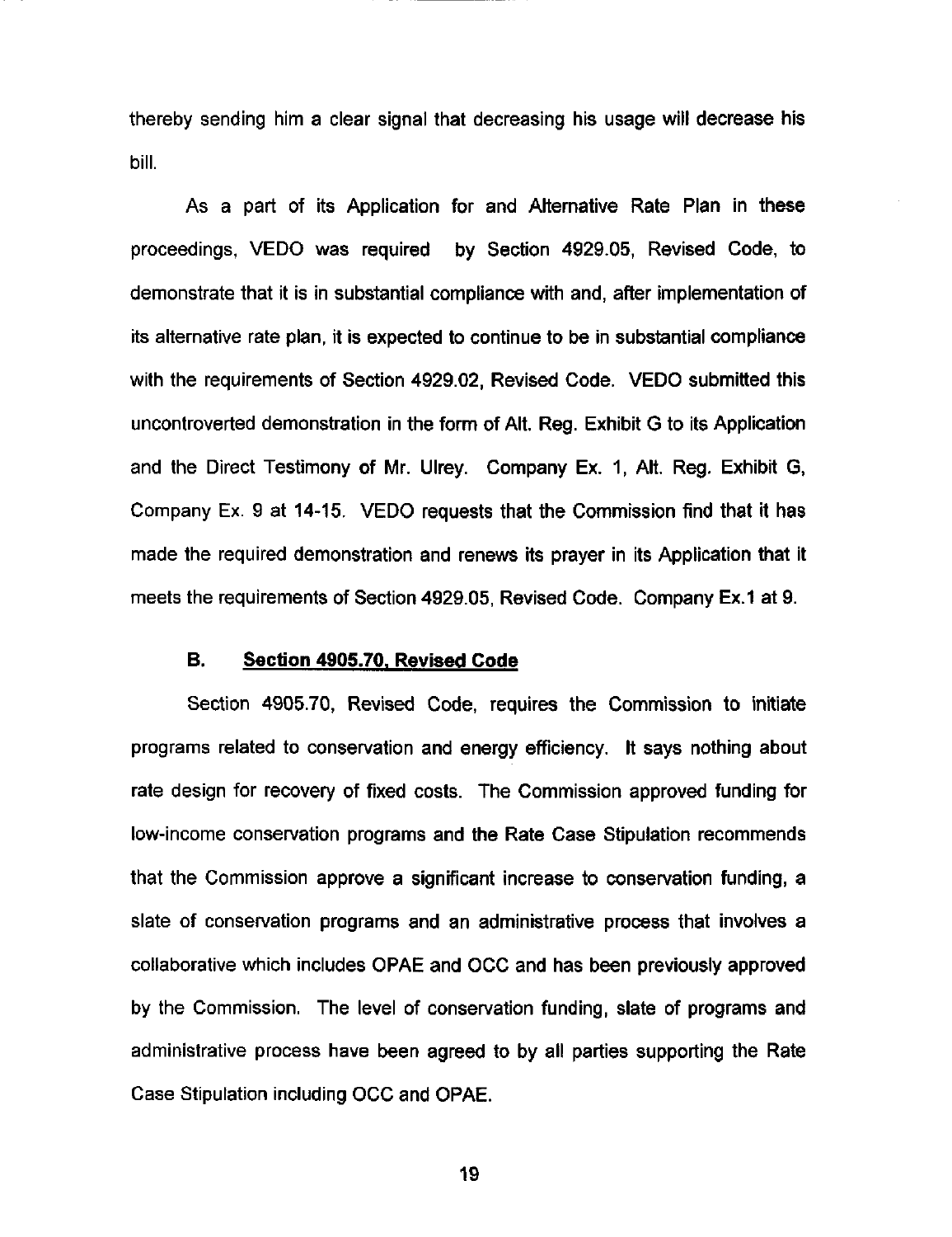To the extent that OCC/OPAE's claims regarding the role of Section 4905.70, Revised Code, are an attack on the level of conservation funding, the slate of programs or the collaborative process, OCC/OPAE's claim is improper based on the terms of the Rate Case Stipulation. To the extent that OCC/OPAE's claims regarding the role of Section 4905.70, Revised Code, are designed to support their rate design position, the claims are, as a matter of law, irrelevant.

Additionally, the establishment of an SFV rate which decouples a utility's recovery of fixed costs from customer consumption frees the utility to actively support and promote conservation. In fact, a fully-implemented SFV rate design supports the goals of state policy set forth in Section 4929.02, Revised Code, and facilitates the development of programs required by Section 4905.70, Revised Code.

### iV. STAFF PROPOSAL

In its brief, the Staff supports the proposal in the Staff Report for a twostage transition toward implementation of a full SFV rate with retention of a volumetric rate component. Staff Ex. 1 at 30-31, Staff Ex. 3 at 13. However, the Staff opposes the interim SRR-B proposal, the purpose of which was to provide to VEDO "the same recovery result to VEDO that would occur from an immediate movement to a straight fixed variable rate design." Company Ex. 1, Alt. Reg. Ex. A at 12, Company Ex. 9 at 9-11. The Staff says, "...to superimpose the SRR-B on top of the Staffs proposal would eliminate one of the motivations for the move to the SFV rate design." Staff Post-Hearing Brief at 15. VEDO stated explicitly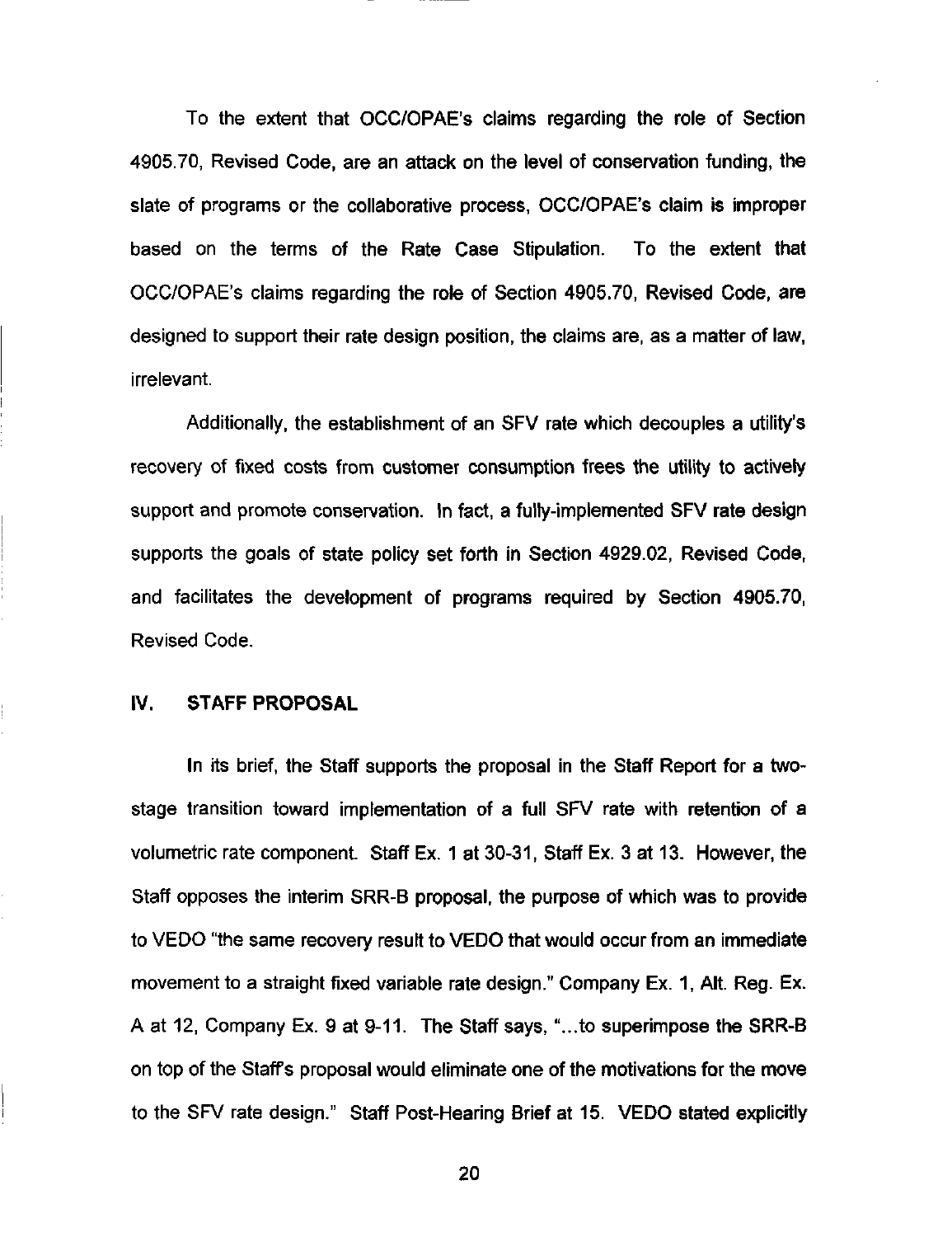its intent to transition to a full SFV rate in its next rate case. Company Ex. 1, Alt. Reg. Ex. A at 12, Company Ex. 9 at 6. There is no evidence suggesting that approval of the SRR-B would eliminate VEDO's motivation to achieve implementation of a full SFV rate design. In fact, it is the proposal for partial, rather than full implementation of the SFV rate design that motivates VEDO's proposal for the SRR-B in the interim. Company Ex. 9 at 9-11. Having dismissed the interim SRR-B option for transitioning to a fully-implemented SFV residential rate design, Mr. Puican proposed retention of a volumetric rate component for recovery of VEDO's fixed distribution costs claiming, without quantification or further support, that this approach creates a reasonable risk. Staff Ex. 3 at 13, Staff Post-Hearing Brief at 15. Mr. Ulrey testified that the financial impact to VEDO of the Staff's recommendation (assuming a 4.25% reduction in residential and general service usage) would result in approximately a 50-basis point reduction in VEDO's return on equity resulting from underrecovery of fixed costs. Company Ex. 9b at 6.

On examination by the Attorney Examiner, Mr. Puican testified that the rate of return reflected in the Stipulation and Recommendation filed on September 8, 2008 In these proceedings reflected a 25-basis point reduction to the return on equity made subsequent to the Staff Report for the reduced risk presented by its rate design recommendation which was contained in the Staff Report. Tr. Vol. IX, at 11-12. This downward adjustment was made notwithstanding the fact that VEDO currently has a decoupling mechanism and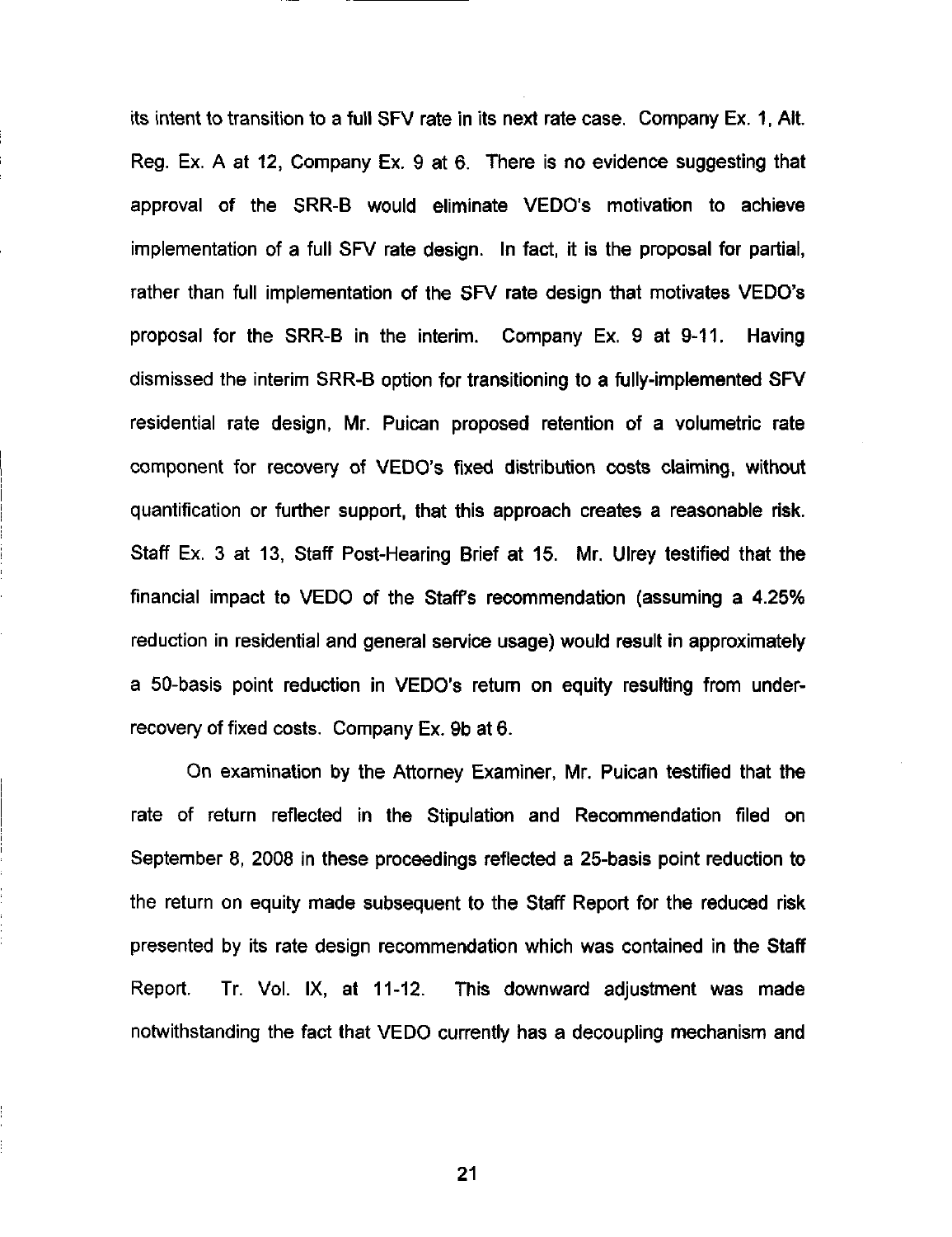without regard to the fact that this current condition is already incorporated into VEDO's cost of capital.

The cumulative effect of the reduced return on equity imbedded in the stipulated revenue requirement and that resulfing from VEDO's exposure to uncertain recovery of fixed costs dependent on a volumetric rate is debilitating and works to misalign the interests of VEDO and its customers in favor of rational conservation programs. Because the decline in average use per customer is expected to continue (Company Ex. 9 at 6), a rejection of the SRR-B and retention of a volumetric component in the distribution rate design will compound under-recovery of fixed costs, and increased erosion of the return on equity will be Inevitable. Company Ex. 9 at 6, Company Ex. 9b at 6.

As VEDO advocated in its Post-Hearing Brief, the policy goals of the Commission can best be met, and the adverse impacts of the OCC/OPAE and Staff proposals can be avoided, by approval of a fully-implemented SFV residential rate design in these proceedings.

#### V. NOTICE OF INTENT AND NEWSPAPER NOTICE REQUIREMENTS

OCC/OPAE argue that VEDO's Notice of Intent filed pursuant to Section 4909.43, Revised Code, ("Statutory PFN") Is inadequate because VEDO's Stage 2 rates for residential distribution (Rate 310) and transportation service (Rate 315) in the Statutory PFN do not match those in the Application. OCC/OPAE claim defects In VEDO's newspaper notice because it did not include Stage 2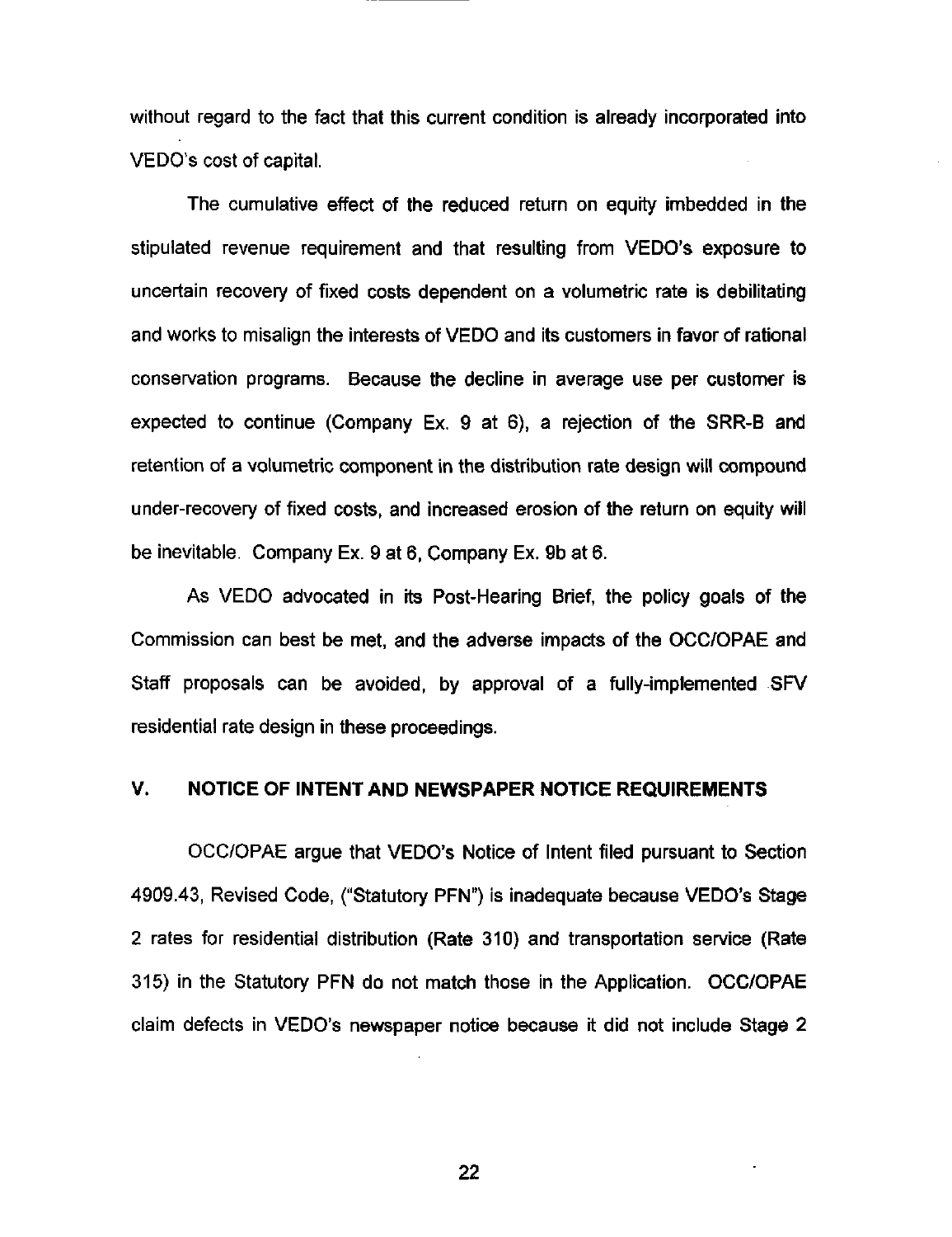rates for residential Rates 310 and 315. OCC/OPAE Initial Brief at 4-10.<sup>17</sup> Further, OCC/OPAE assert that the Commission must require new notices and additional hearings.

In its Initial Brief, OCC/OPAE have neither claimed nor demonstrated that VEDO's Statutory PFN, which is neither required to be filed with the Commission nor served on OCC/OPAE, lacks substantial compliance with the requirements of Section 4909.43, Revised Code. OCC/OPAE have not established their standing to raise issues related to the sufficiency of the Statutory PFN, nor have they demonstrated any harm to residential consumers resulting from the slight differences in residential Stage 2 rates in the notice and the Application. Finally, OCC/OPAE have not cited any authority that suggests that the slight differences in residential Stage 2 noticed and applied for rates either warrant or require a new notice and new hearing.

In support of their posifion on VEDO's newspaper notice, OCC/OPAE cite two Ohio Supreme Court decisions<sup>18</sup> that address issues that were raised when telephone utilities seeking rate relief failed to mention proposals for new measured rate service in their newspaper notices. Yet, contrary to OCC/OPAE's argument, these two cases actually support the sufficiency of VEDO's newspaper notice. In Committee against MRT, the Court said:

<sup>&</sup>lt;sup>17</sup> OCC/OPAE claim that the slight differences in Stage 1 and 2 rates in VEDO's Statutory PFN and the omission of Stage 2 residential rates in VEDO's newspaper notices operate to deprive consumers of a constitutional right to be heard. OCC/OPAE Initial Brief at 4. The Ohio Supreme Court has found that the right to participate in rate-making proceedings is statutory, not constitutional. City of Cleveland v. Public Utilities Commission of Ohio, 67 Ohio St.2d 446, 453 (August 5, 1981).

 $^{18}$  Committee against MRT, Pub. Util. Comm., Ohio St.2d 231 (1977) ("Committee against MRT"); Ohio Association of Realtors v. Pub. Util. Comm., Ohio St.2d 172 (1979) (''Ohio Assoc, of Realtors").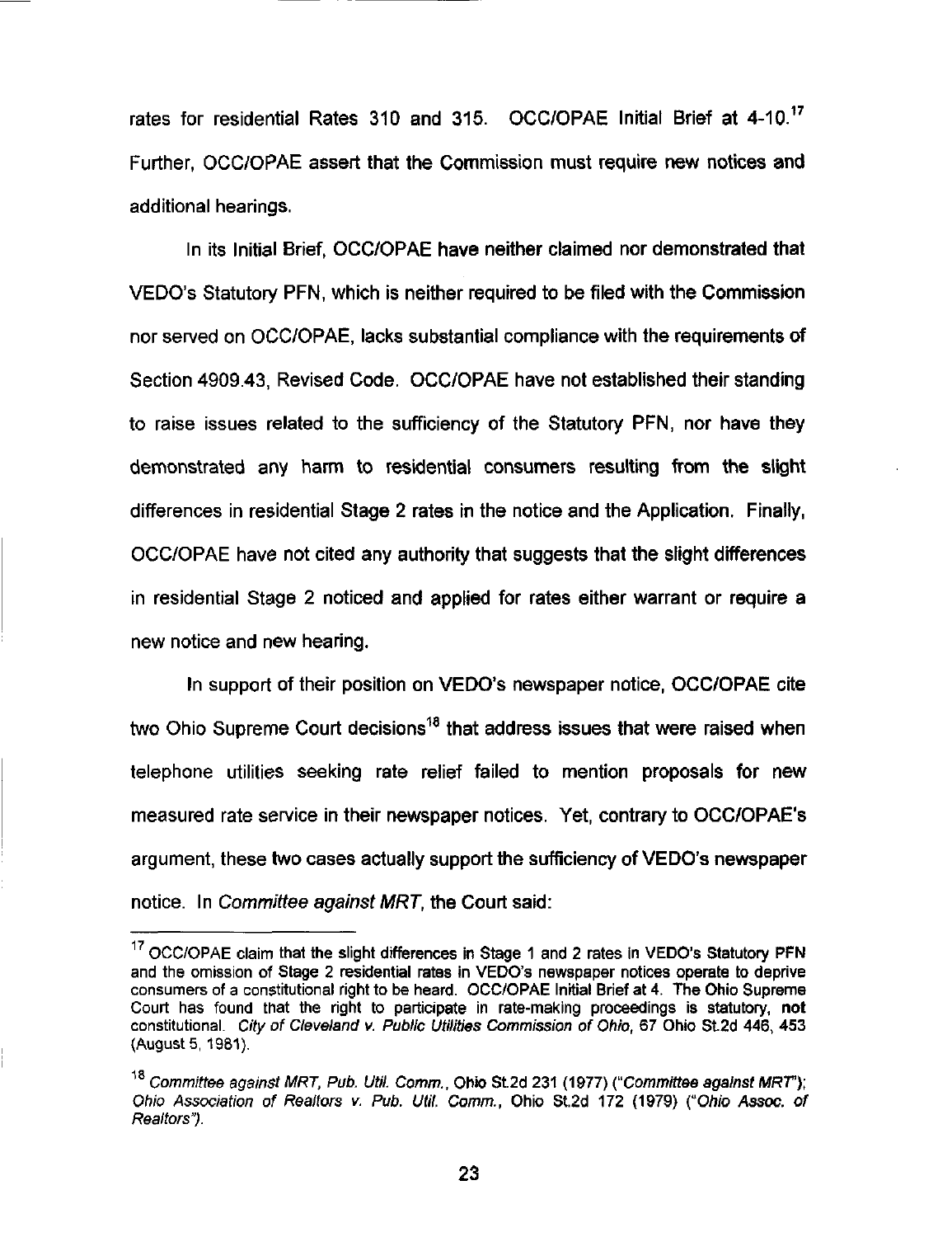While generally, the published notice required under R.C. 4909.19 need not contain every specific detail affecting rates contained in the application (indeed, such a requirement would be highly impractical and unnecessarily expensive), the court notes that the statute does require that the "substance" of the application be disclosed, i.e., that the essential nature or quality of the proposal be disclosed to those affected by the rate increases.

Committee against MRT at 233. In Ohio Assoc, of Realtors, the Court said:

The notice requirement of the statute as discussed by this court in MRT, supra, is not an unreasonable one. It requires only that the notice state the reasonable substance of the proposal so that consumers can determine whether to inquire further as to the proposal or intervene in the rate case.

Ohio Assoc, of Realtors at 176.

VEDO's newspaper notice clearly states that "...VEDO proposes changes to the rate design for Rate 310 (Residential Sales Service) and Rate 315 (Residential Transportation Service) that Initiate a gradual transition to a straight fixed variable rate for distribution service." SFRs, Sch. S-3, page 1; VEDO Proofs of Publication filed August 13, 2008. Additionally, the Stage 1 rates for Rate 310 and 315 contained in the newspaper notice demonstrate the first step of VEDO's proposed transition. This information discloses more than just "the essential nature or quality" of VEDO's proposal; it discloses precisely that which VEDO proposes for ultimate implementation.

The Commission approved VEDO's newspaper notice by Entry dated January 16, 2008, in which the Commission explicitly found that the notice was in compliance with the requirements of Section 4909.18(E), Revised Code. OCC did not apply for rehearing from this finding of the Commission in a timely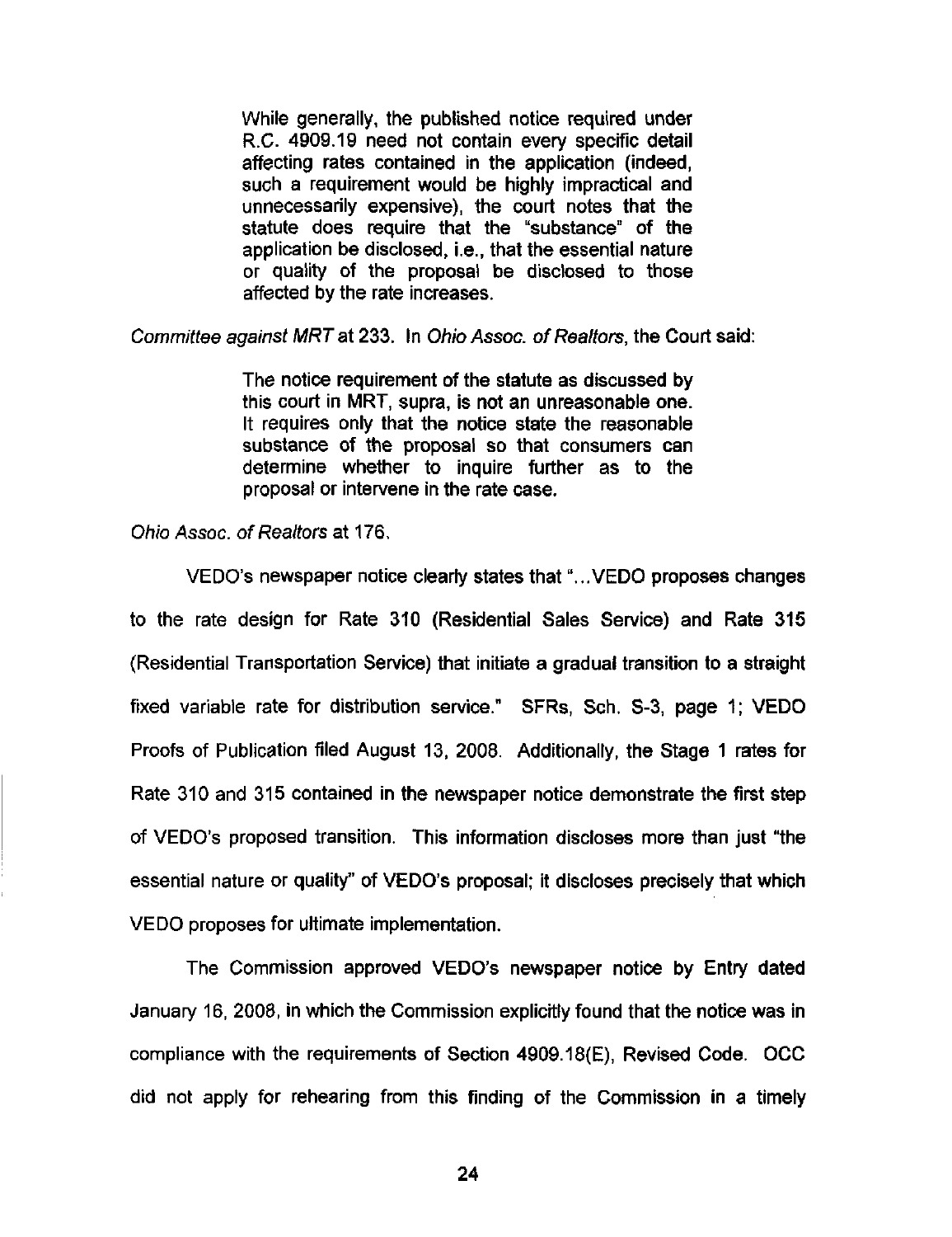manner. The newspaper notice was subsequently published consistent with requirements of Section 4909.19, Revised Code.

It is also important to note that, in Committee against MRT and Ohio Assoc, of Realtors, the Court was addressing claims by customer groups whose participation in the Commission proceedings below was prevented by the lack of notice about which they complain. In this case, it is more than a bit disingenuous for OCC/OPAE to suggest that residential customers were, for lack of adequate notice, denied the opportunity to inquire further about VEDO's proposal or intervene in these proceedings. The record shows that OCC and OPAE filed motions to intervene in these cases on behalf of VEDO's residential customers on November 5 and November 6, 2007, respectively. The actual Inquiry of residential consumers into VEDO's proposals included 570 Interrogatories (not including sub-parts), 186 Requests for Production of Documents (not including sub-parts), numerous informal information requests, and nine depositions. OCC/OPAE together filed two sets of objections to the Staff Report and five sets of expert testimony on behalf of residential customers in these proceedings. It cannot be denied that residential consumers participated fully in these proceedings.

In sum, VEDO's notices in these proceedings were in substantial compliance with applicable laws and rules. OCC's request for re-notice and additional hearings must be rejected.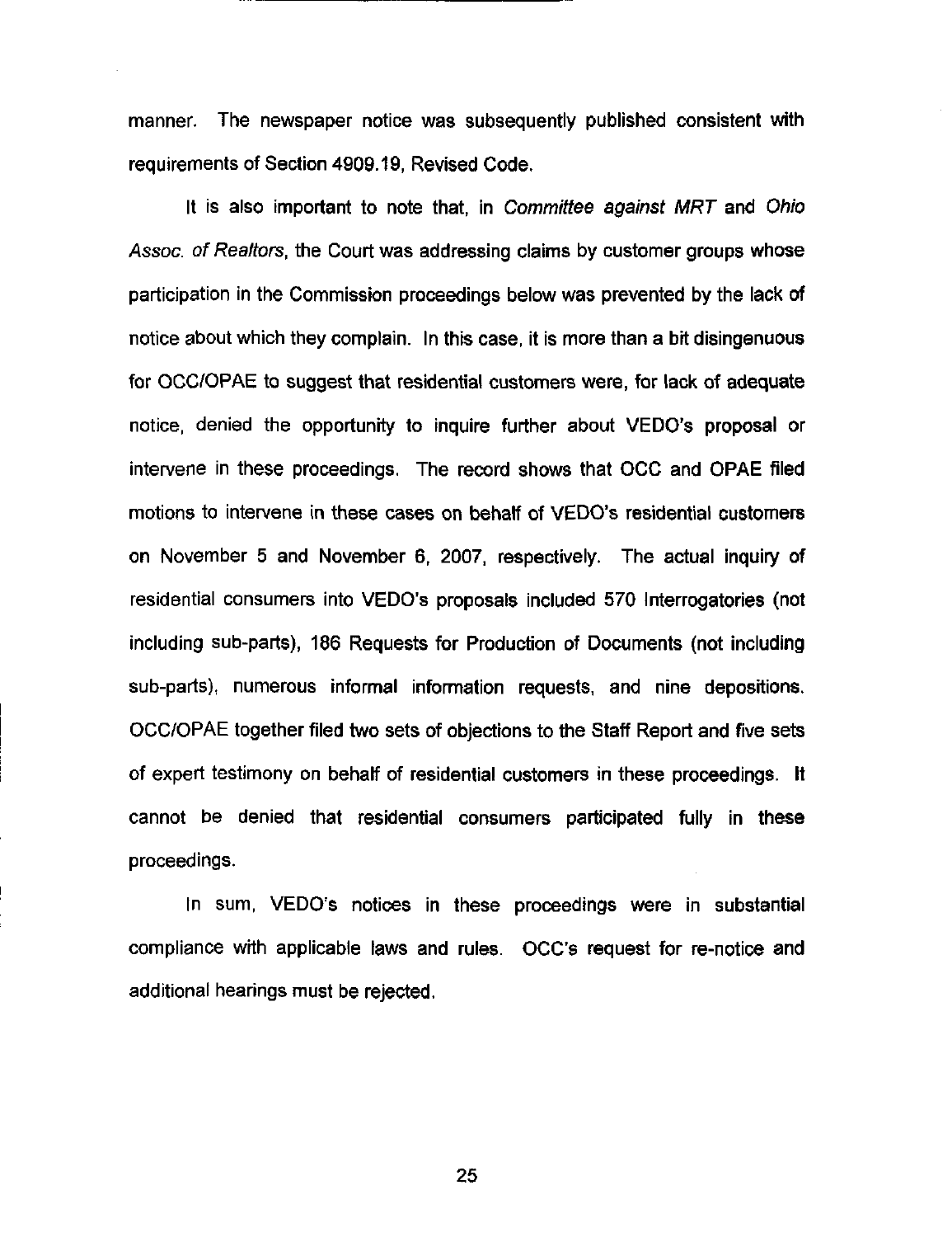#### VI. CONCLUSION

The Parties to these proceedings have resolved nearly all issues as memorialized in the Rate Case Stipulation submitted to the Commission for its consideration and approval as supported by Staff Witness Puican. Staff Ex. 3a. The major issue reserved for Commission deliberation and determination is the rate design ("decoupling") mechanism which most appropriately addresses the Commission's adopted policy separating the utility's recovery of the fixed costs of delivering gas from the amount of gas customers consume. The record in these proceedings is simply a new chapter in the body of knowledge accumulated and considered by the Commission in translating its policy into a reasonable and fair rate design that accomplishes its goal. After three years of consideration in a number of proceedings, the Commission has shown a preference for implementation of an SFV rate design which apportions to each customer his fair share of the fixed costs for distribution service. Consistent with the Commission's preference, the evidence in these proceedings overwhelmingly supports the full implementation of an SFV residential rate design. The SFV rate design properly assigns responsibility for VEDO's fixed costs of providing distribution service and, as the evidence shows, eliminates the misleading price signals caused by volumetric rates which suggest that fixed costs can be reduced by less usage. The full implementation of an SFV residential rate design benefits VEDO's low-income customers and properiy aligns the interests of VEDO and its customers in favor of conservation. Finally, the residential fixed charge of \$18.37 resulting from implementation of the SFV in these proceedings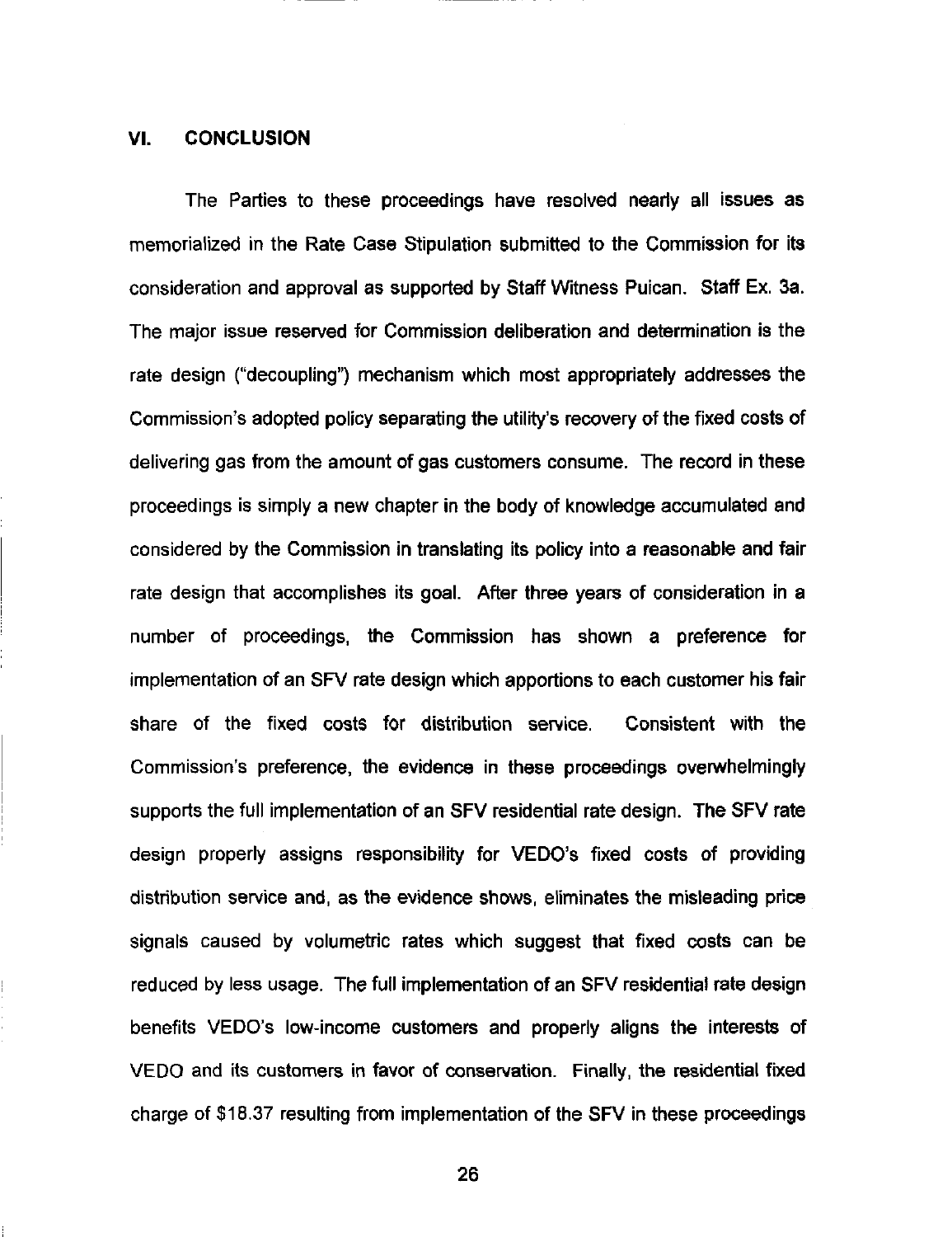is significantly less than that already approved by the Commission as Stage 1 and 2 customer charges in Duke's transition to a full SFV rate design and the full SFV residential rate recommended by Staff for Columbia. VEDO Post-Hearing Brief at 12-13.

Wherefore, VEDO respectfully requests that the Commission approve and adopt the Rate Case Stipulation as filed and in accordance with the tenns set forth therein on an expedited basis, as requested in the Rate Case Stipulation. Further, VEDO requests that the Commission approve implementation of a full SFV residential rate design as discussed above and as supported by the record in these proceedings.

Respectfully submitted,

Autheritation

Gretchen J. Hummel Lisa G. McAlister Joseph M. Clark McNees Wallace & Nurick LLC 21 East State Street, 17<sup>th</sup> Floor Columbus, Ohio 43215 (614) 469-8000 (T) (614) 469-4653 (F) [sam@mwncmh.com](mailto:sam@mwncmh.com) [ghummel@mwncmh.com](mailto:ghummel@mwncmh.com)  [lmcalister@mwncmh.com](mailto:lmcalister@mwncmh.com)  [jclark@mwncmh.com](mailto:jclark@mwncmh.com)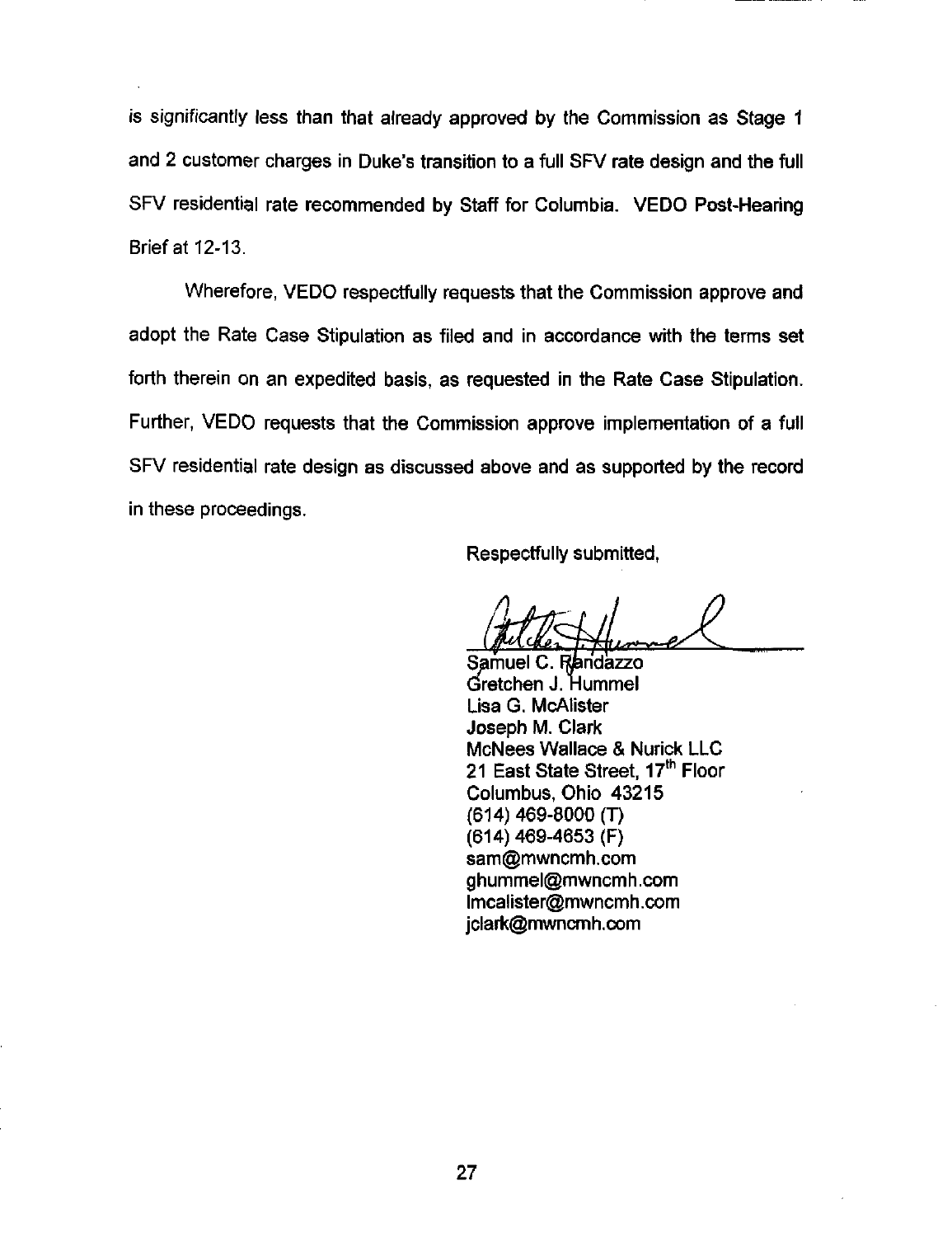Lawrence K. Friedeman Vice President and Deputy General Counsel Vectren Energy Delivery of Ohio, Inc. PO Box 209 Evansville, IN 47709-0209 Telephone: (812)491-4284 Telecopier: (812)491-4238 [lfriedeman@vectren.com](mailto:lfriedeman@vectren.com) 

ິ∽

Attorneys for Vectren Energy Delivery of Ohio, Inc.